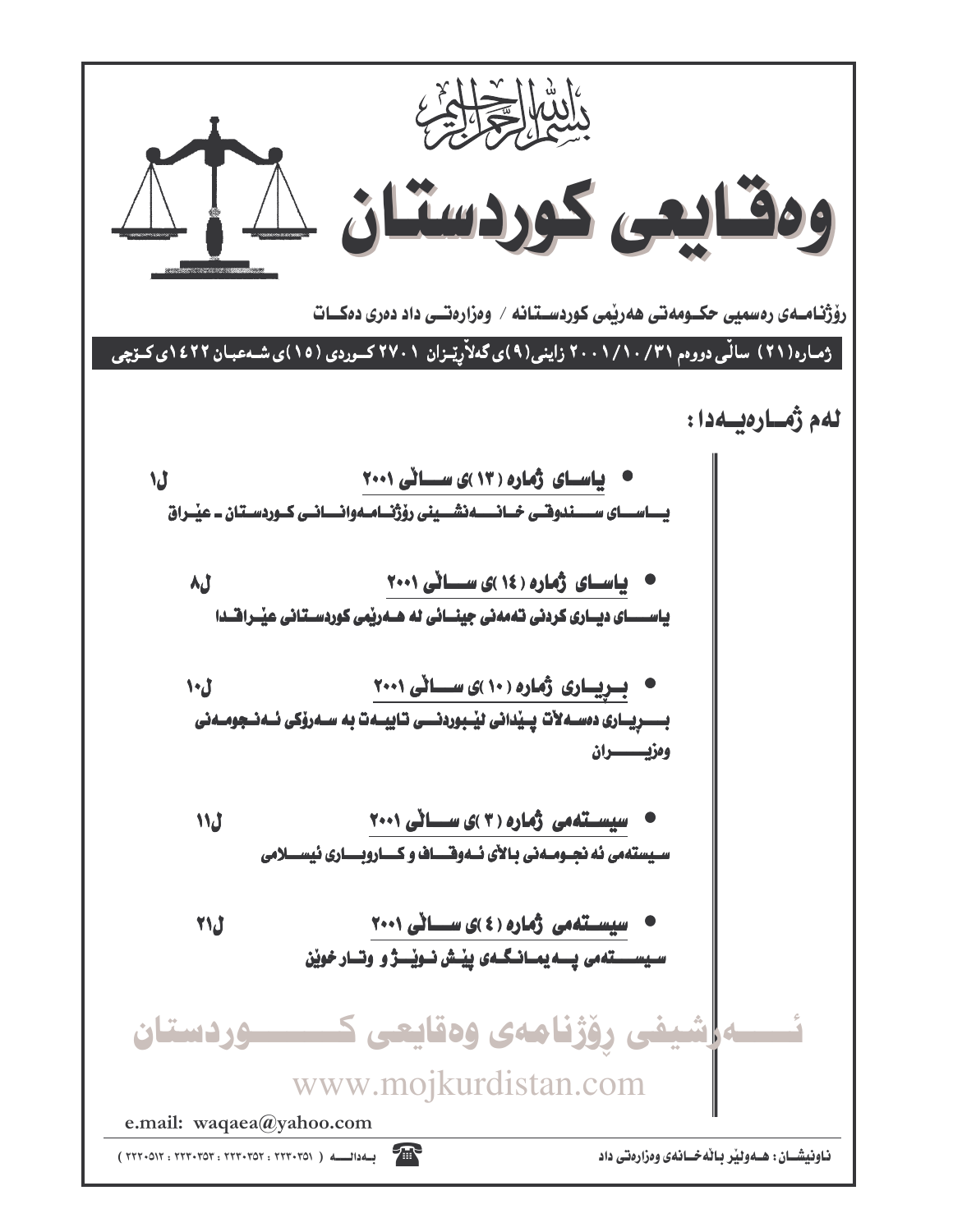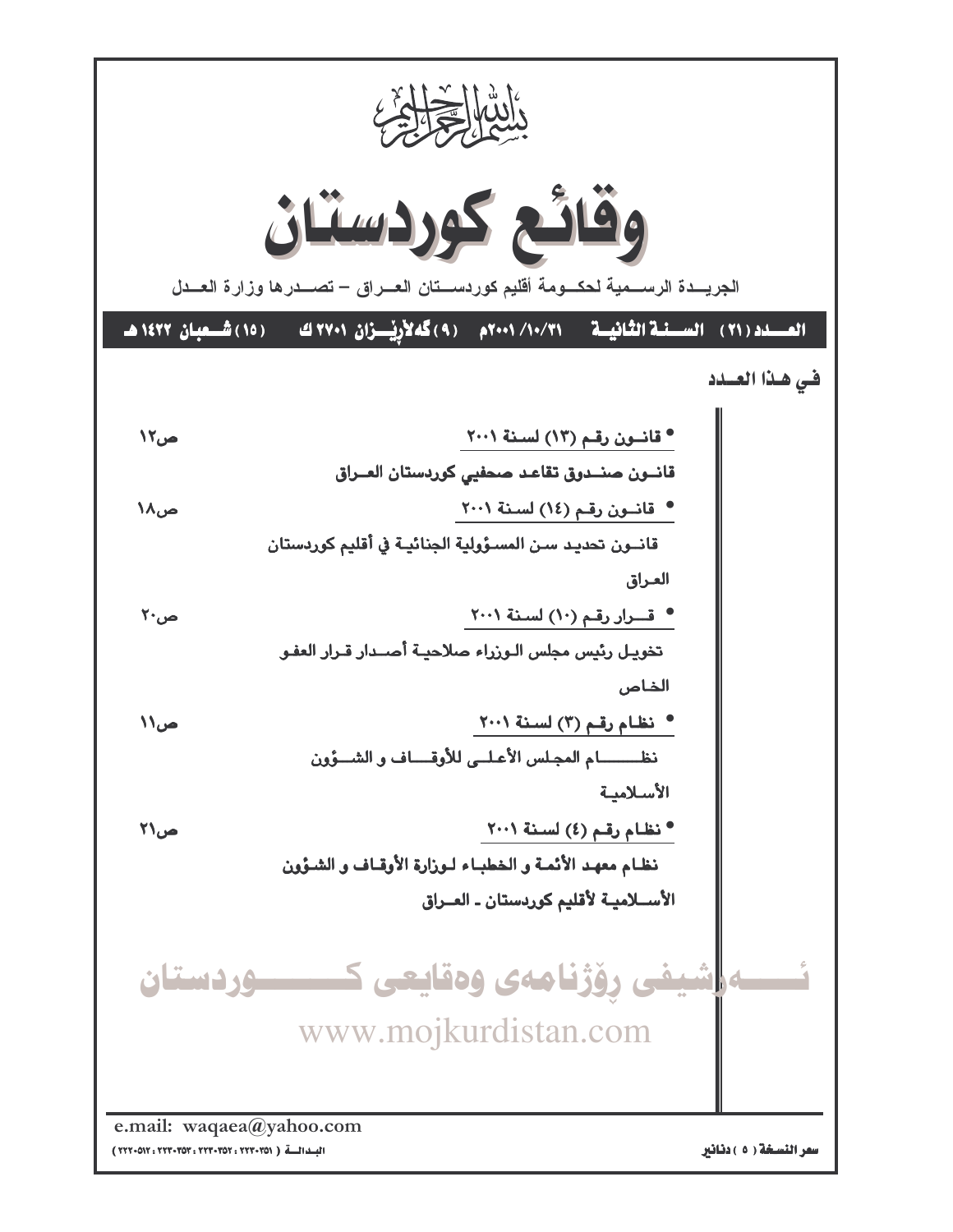# به ناوی خوای بهخشندهو میهرهبان

به ناوي گەلەوە ئه نحومەنى نىشتمانىي كوردستانى عىراق ژمارەي دەرھىنان : ١٣ دۆۋى دەرھىنيان : ١٣/١٠/١٠

پشت به حوکمهکانی برگه (۱)ی ماددهی (٥٦)و ماددهی (٥٣) له پاسای ژماره (١)ی ههموارکراوی سالی (۱۹۹۲)و ، لەسەر داواكردنی ئەنجومەنی وەزیران و ئەو ياساكارييەش كە ئەنجومەنی نیشتمانیی کوردستانی عێراق له دانیشتنی ئاسایی ژمـاره (٥)ی رۆژی (۰۰۱/۱۰/۹) پــدا ئـه نجامی داوهو ، بـهیێی ئەو دەسەلاتەش كە برگە (٣)ى ياساي ژمارە (١٠)ى سالى ١٩٩٧ يێمانى داوە ، بريارى دەرھێنانى ئهم باسايهى خوارهمان دا:

# بیاسای ژماره (۱۳) سانی ۲۰۰۱ یاسـای سـندوقی خـانــهنشینی رۆژنـامــهوانـــانــی کوردسـتـانی ــ عیـْــراق

### ماددەي بەكــەم :

لهم ياسايەدا ، مەبەست لەم زاراوانەي خوارەوە ماناكانى بەرامبەريانە : هەرێم : ھەرێمى كوردستانى عێراق٠ رۆژنامەوان : ھەر ئەندامى ئىنتيماي لە سەندىكاي رۆژنامەوانانى كوردستاندا كردىھى ئىلتىزامى خىۆي بۆ بەجىّھێنابىّ ، ئەوە دەگرێتەوە. سندوق : سندوقي خانەنشيني رۆژنامەواناني كوردستان. دەستە : دەستەي سندوقى خانەنشىنى رۆژنامەوانان. مافي خانەنشىنى : مووچەي خانەنشىنى. سەندىكا : سەندىكاي رۆژنامەوانانى كوردستانى ـ عێراق.

## بەشى يەكـــەم دامسەزرائىسدن

ماددي دوودم :

يەكەم : بە يێى ئـەم ياسـايە ، سـندوقى بـە نـاوى (سـندوقى خانەنـشينى رۆژنامـەوانانى كوردسـتان) ءِ دادهمـهزري، دهسـتهيهك بـه نياوي (دهسـتهي سـندوقي خانهنـشيني رۆژنامـهوانان)ــهوه پـهرِيوهي

یتی رورتامهی ودکایا نزرد سحاق دەمات.

دووهم : ئەم سندوقە <del>شەخسىيەتى مەعنە</del>ۇيى خۇ*ي ھە*تبار مانى مولكىداربورنى بارايى دەست مەلگرو دهست ههڵنهگر (المنقولـة و غـبر المنقولـة)ي ههيـهو ، سـهرۆكي دهسـتهكه يـان هـهر كهسـيٰ كـه ئـهو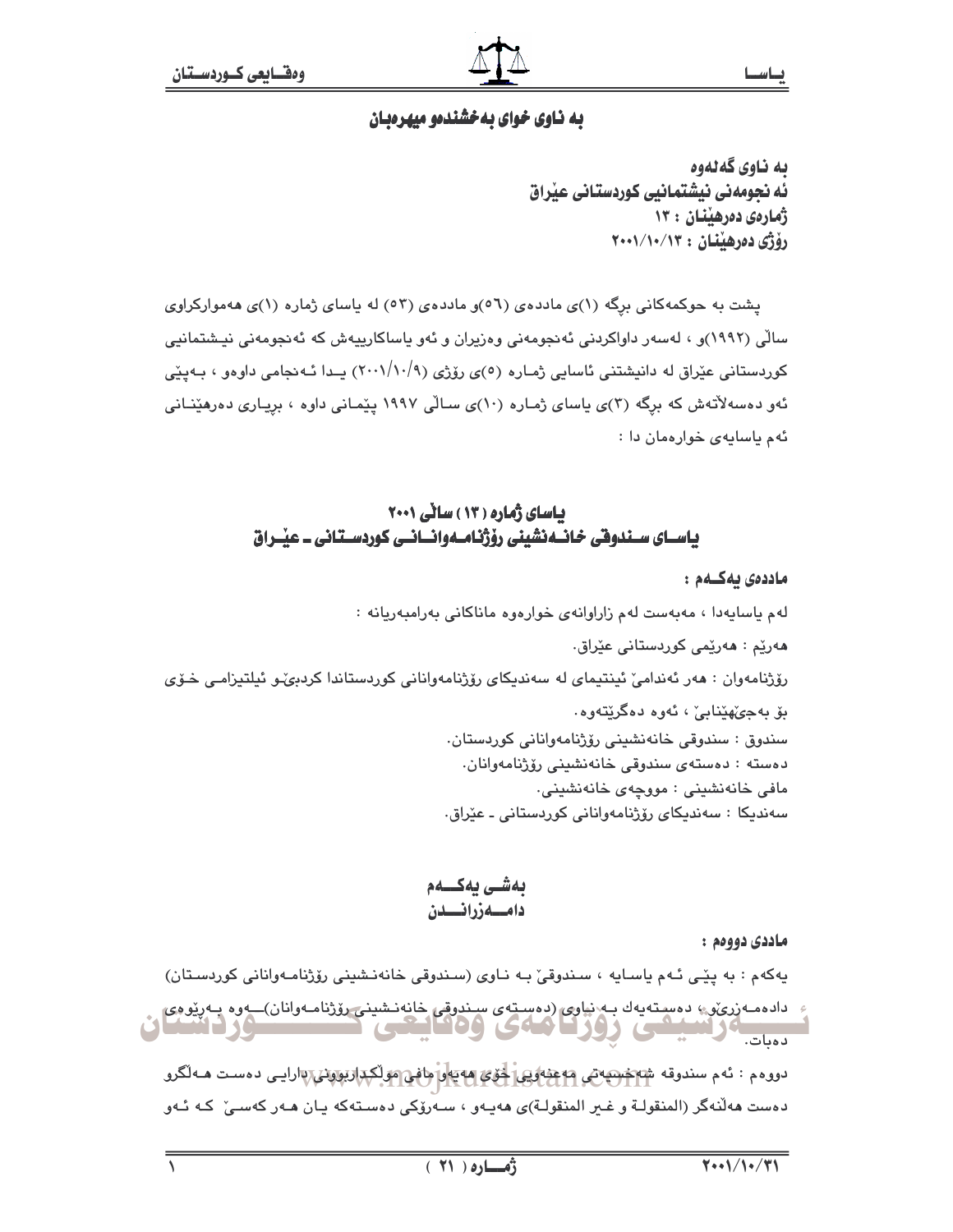| دهسهلاتی بداتیْ ، دهبیْته نویْنەری سندوقەکە لە بەردەم دادگاو دايەرەی رەسمىیو نیمچە رەسمى و                                                           |                    |
|------------------------------------------------------------------------------------------------------------------------------------------------------|--------------------|
| لايەنەكانى تردا.                                                                                                                                     |                    |
| ماددەى سىيىلەم :                                                                                                                                     |                    |
| دهستهی ئهم سندوقه له سیّ ئهندام پێك دیّ :                                                                                                            |                    |
|                                                                                                                                                      | يەكەم :            |
| ئەندامێکی ئەسلّی و ئەندامێکی يەدەگ ، ئەنجومەنی سەندىكا دەيانپالێوێ.                                                                                  | Ĭ.                 |
| ب.    ئەنــدامێکى ئەســڵى و ئەنــدامێکى يــەدەگ . بــە پلــەى بەڕێوەبــەر ، وەزيــرى رۆشــنبيرى                                                      |                    |
| داياندەمەزرێنێ٠                                                                                                                                      |                    |
| ئەندامێکى ئەسلّى و ئەندامێکى يەدەگ .                                                                                                                 | $\cdot \tau$       |
| به پلهى بەرپوەبەر ، وەزيرى دارايى ئابوورى داياندەمەزرێنىٚ.                                                                                           | د.                 |
| ماوەي ئەندامێتى لە دەستەكەدا سىّ سالەو ، تازەكردنەوەشى بۆ ھەيە.                                                                                      | $\cdot \mathbf{A}$ |
|                                                                                                                                                      | دووهم :            |
| أ.     نوێنەرى وەزارەتى رۆشنبېرى سەرۆكايەتيى دەستەكە دەكا.                                                                                           |                    |
| ب.    ئەم دەستەيە ھەموو بړيارەكانى خۆى بە زۆرينەى دەنگ دەردەكات.                                                                                     |                    |
| ماددەى چــوارەم :                                                                                                                                    |                    |
|                                                                                                                                                      |                    |
| دەسەلآتەكانى دەستە :                                                                                                                                 |                    |
| دەستە ئەم دەسەلأتانە دەگێڕێ :                                                                                                                        |                    |
| یهکهم : داهاتی دارایی بۆ سندوقهکهو وهبهرهانینی (استثمارها) دابین دهکاو بـهپێی حوکمـهکانی ئـهم                                                        |                    |
| ياسايەش بۆ بەرژەرەندى ئامانجەكانى سندوقەكە دەيانخاتەگەر.                                                                                             |                    |
| دووهم : رۆژنامەوانان خانەنشىن دەكا.                                                                                                                  |                    |
| سێڀهم : ديارکردن و چهسپاندنی ماوهی بهسهربردنی پيشهکه بـۆ رۆژنامـهوان و حـساب کردنيـشی بـۆ                                                            |                    |
| مەبەستى خانەنشىنى.                                                                                                                                   |                    |
| چوارهم : بړینهوهي مافي خانهنشیني بۆ رۆژنامهوانان و ، دوای مهرگیشیان بۆ خاووخێزانیان.                                                                 |                    |
| پێنجەم : ئامـادەكردنى بوجـەي سـالأنەي سـندوقەكەو ، نـاردنى بـۆ وەزارەتـى دارايىو ئـابوورى بـۆ                                                        |                    |
| تەسدىق كردن و ، رێكخستنى جەدوەلى مانگ بە مانگى سەرجەم حساباتى سندوقەكە .                                                                             |                    |
| شەشــەم : بــە پێـی یاســا کارپێکراوەکــان ، فرمانبــەران بـۆ ھەڵـسووڕاندنی ئیــشوکاری ســندوقەکە                                                    |                    |
| دادەمەزرينىڭ ، كۆتاييش بە خزمەتيان دينى،                                                                                                             |                    |
| حهوتهم : له بانکی له بانکهکانی ههریمدا حسابی تایب ف بی دارایی ځی ی دهکات وهو په و بانکهی                                                             |                    |
| دهسـپیْریکْو ، لیْ کُیْـشَانهْوهوَ خَـهْرج و مهسـرهفیش بــه برِیـْـاری دهسـتهو ئیمـزای ســهروکی دهسـتهو<br>WWW.MOJKUrdistan.com بەرپرىسى دارايى دەكر |                    |

هەشتەم : ھەندىّ لە دەسەلأتەكانى خۆى دەدات بە سەرۆكەكەي يان بە يەكىّ لە ئەندامەكانى٠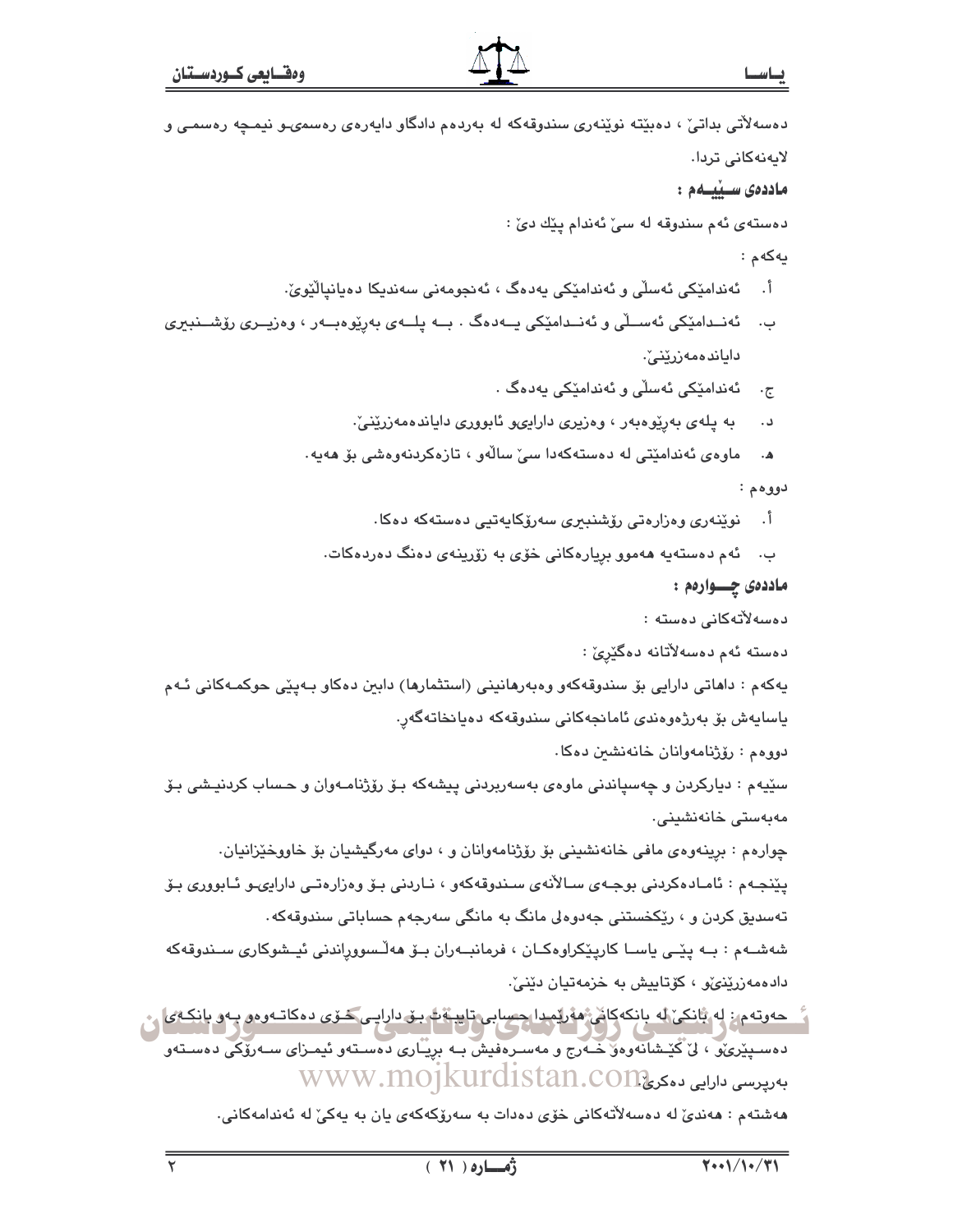نۆيەم : دەرھێنانى رێنمايى يێويست بۆ ساناكردنى ئيدارەي سندوقەكە .

### ماددەى يێنجـەم :

داهاتی سندوقهکه له مانه یێك دێت :

- ۰۱ ئابوونەي بەشداربوونى رۆژنامەوانان.
- ۲. دهسنگه (منحه) و کۆمەکى حکومەتى ھەرێم.
- ۴. وەزارەتى رۆشنىبيرى رێژەي (١٠٪) لە مزو كرێي ئـەو ئىيعلانانـەي كـە لـە رۆژنامـەو كەناڭـەكانـى ديكەي راگەياندندا بلاودەكرينەوە بۆ سندوقەكە دادەبرىّ.
- ٤. ئەو برە پارەيەى كە ئەنجومەنى سەندىكا لە كۆتايى ھەموو سـالێكدا لـە پـاكى پـارەى حـازرى سەندىكاكە بۆ سندوقەكەي دادەبرى بە مەرجى لە ريزەي (٥٠٪)ى يارە حـازر بەدەسـتەكە كـەمتر نەبى".
	- ۰۵ دەسنگەو بەخششى دارايى جۆر بەجۆر ، دواى رەزامەنديى لايەنى پەيوەندىدار.
- ٦. ئــهو پارەپــهى كــه ســالأنه، لەھــەر رۆژنامــەو ئاژانــسى دەنگوبــاس و دەزگاپــەكى راگەپانــدن وهردهگێرێ، سا هي ڇاپ کردن ڀان بلاّوکردنهوهي ڀان دابـهش کـردن بـن ، بـه مـهرجيّ لـه هـهزار دینار کهمتر نهیرٌ.
	- ۰۷ داهاته کانی وهبهرهانینی یارهی سندوقهکه.
	- ۸. قازانجي ئەو بزاۋ و چالاكييانەي كە دەستەي سندوقەكە بۆ بەرژەوەندى سندوقەكە دەيگێږێ.
		- ۹. هەر داھاتتكى دېكە كە موستەھەقى سندوقەكە بتت.

ماددەى شەشــەم :

بۆ دەستە ھەيە داھاتەكانى سندوق بەم شێوەيەي خوارەوە وەبەربھێنىٚ.

- ۰۱ دانانی له یهکیْك له بانكهكانی ههریْم به گویْرهی ئهو ریْژهو سوودانهی كه بریار دراوه.
	- ۲. کرین و فرۆشتنی بهشهکان (الأسهم) و سهنهداتی دارایی حکومهت.
- قەرزدان بە قازانج بە دەزگا رەسىمىھ نيمچە رەسمىيەكان بە زەمانەتى يەكێك لە بانكەكان كـە  $\cdot$   $\mathsf{r}$ ماوەكەشى لە سىّ سالّى تێپەر نەكات.
	- ٤. وه به رهانینی مال و مولکی دهست هه لگر و دهست هه لنهگری سندوقهکه.

ماددەي جەوتــەم :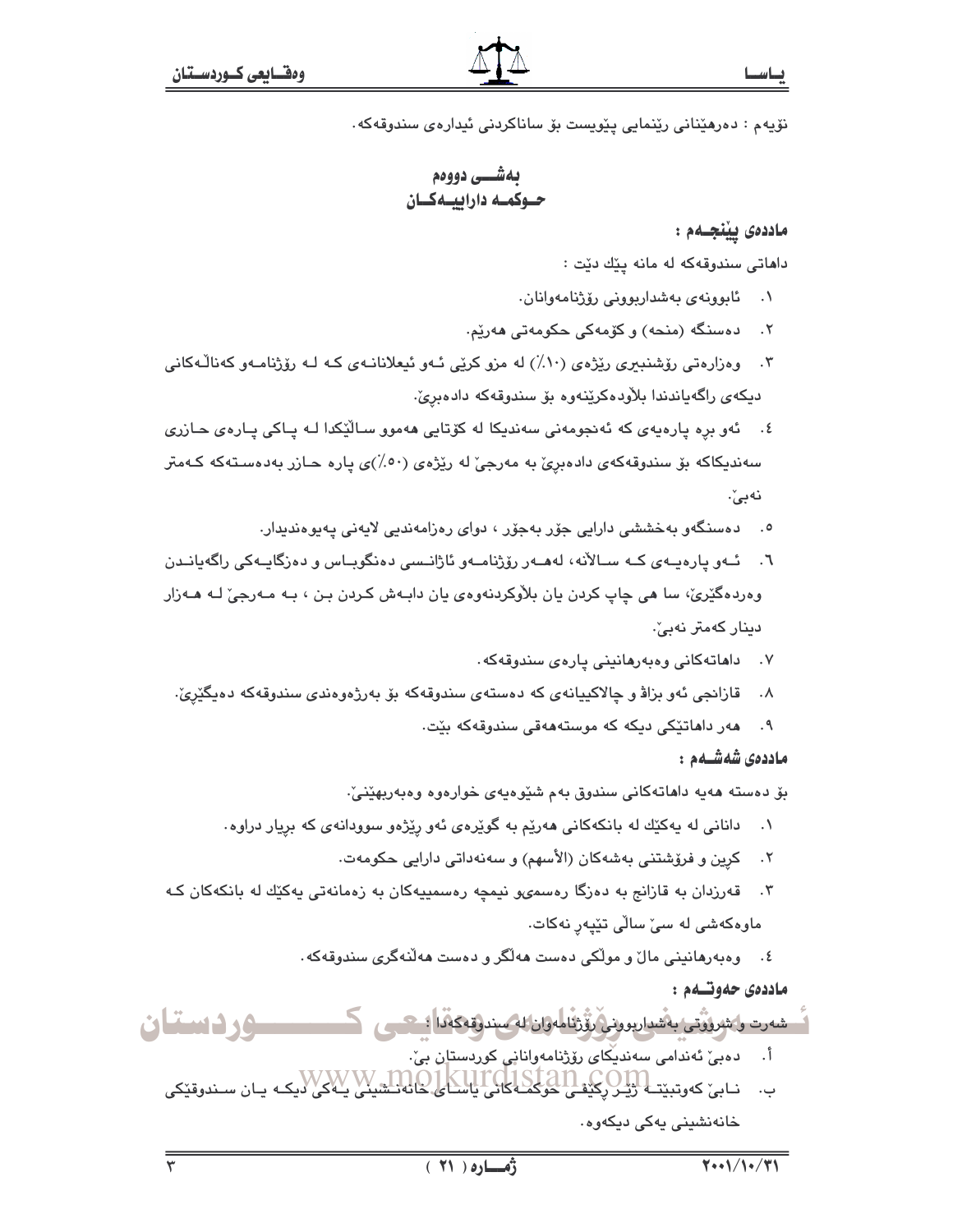تهمهنی له (٥٠) پهنجا سالٌ تێیهری نهکردبیؒ ، تهنیا ئهوانه نهبن که ئهندام بوونیان له  $\cdot \tau$ سەندىكا يٽش بەكارخستنى ئەم ياسايە چەسپاوە٠

### ماددەى ھەشــتەم :

- ١. رۆژنامەوان دەبى ئابوونەي سالآنەي خىرى ، ھـەمووى بـە جـارى ،، بـەر لـە كۆتـابى دوا مـانگى ههموو سالّیٌ بدات و ، ئهگهر له وادهی موستهههقی خوّی ترازاو نهیدا ، ئهوه ، لهو بـارهدا ریّیژهی (٥٠٪)ى ئابوونەي سالأنەكەي دەخرێتە سەر.
	- ۲. ئابوونەي بەشداربوونى سالانە (٦٠) شەست دېنارە.
- ۰۳ هـه در دهزگايهکي روزنامهواني بان راگهياندن که روزنامهوان کاري تێدا دهکا ، پێويسته سـالانه دوو قاتي ئابوونەي سالأنەكەي ، بدات بە سىندوقەكە ، بە مەرجىّ شـەرت و شـرووتى بەشـداربوونى بووبي'.
- ٤. \_ هــهر رۆژنامـهوانـێ بهشـداربوويوێو ئابوونـهي سـالأنهكهي كـه كهوتووهتـه سـهري نهيـدابـێ يـان ئابوونەي سالأنىي پێشترى نەدابىؒ ، ەسەندىكا ناشىؒ ناسنامەكەي بۆ تازە بكاتەوە.
- ٥. رۆژنامەوانی حوکمـەکانى برگـه (٤) بیگرێتـەوە ، دەبـی ٔ ئـەو ئابوونانـەی کـه لەسـەری کەلّەکـه بووهو نهيداوه ، له ماوهيَ يهك سالَّدا ههمووي به چهند قيستيٍّ بداتهوه .
- ٦. ﺋﻪﮔﻪﺭ ﺭﯙﮊﻧﺎﻣـﻪﻭﺍﻥ ﻣـﻮﺩﺩﻩﻭ ﻣـﺎﻭﻩﯼ ﻫﻪﯓﺴﻮﺭﺍﻧﺪﻧﯥ ﺩﯨﻜـﻪﻱ ﺑﯩﻴﺸﻪﻛﻪﻱ ﺑﻮﻭﺑێﻮ ، ﺑـﯚ ﻣﻪﺑﻪﺳـﺘﻰ خانەنشىنى بۆى حساب كرابى ، دەبى بە يێى حوكمەكانى ئەم ياسايە ئابوونەي بەشداربوونى ئـەو موددهو ماوهبهش بدات.

# بەشى سىيىەم حالسه تهكساني موسسته هه فيسووني مووجسهي خانسه نشسيني

### ماددەى نۆيسەم :

رۆژنامەوان لەم حالّەتانەي خوارەوەدا موستەھەقى مووچەي خانەنشىنىيە :

- ۰۱ ئەگەر ماوەيەك كە لە (٢٥) سالٌ كەمتر نەبىؒ يېشەكەي كردبىؒ ، سا ئەو ماوەيە سەرومرِ (دائم) بووبئ يان پڇر پڇر.
- ٢. ئەگەر (٦٣) سالٌ تەمەنى بەسـەر بردېږێو بـە خزمـەتى رۆژنامەوانييـەوە ماوەيـەكى ليٌ بەسـەر بردبيؒ له (٢٠) بيست سالؒ كهمتر نهبيؒ.
- ۳. ئەو كەسەي ئەو دوو برگەيەي سەرەوەي ئەم ماددەيە بېگرێتەوە ، مـافى خانەنـشىنى تـەواوى

دهکەوئ. تسسمهیشینی رؤژنامهی وهقایعی ک ـــــوردستان

رۆۋنامەوان شايستەي تەواوي مافەكانى خانەنشىنغە WWW.MOJKUITUISTAN.COM پهکهم : ئەگەر رۆژنامەوانىؒ لە کاتى کاروپيشە رۆژنامەوانىؒ پەکەپداو بەو ھۆپەوە ئـەمرى خـوا بکـا يـان شەھید بېئ` ، ئەوە لەو بارەدا خاووخێزانیٚ موستەھەقى مافى خانەنشىنى دەبن.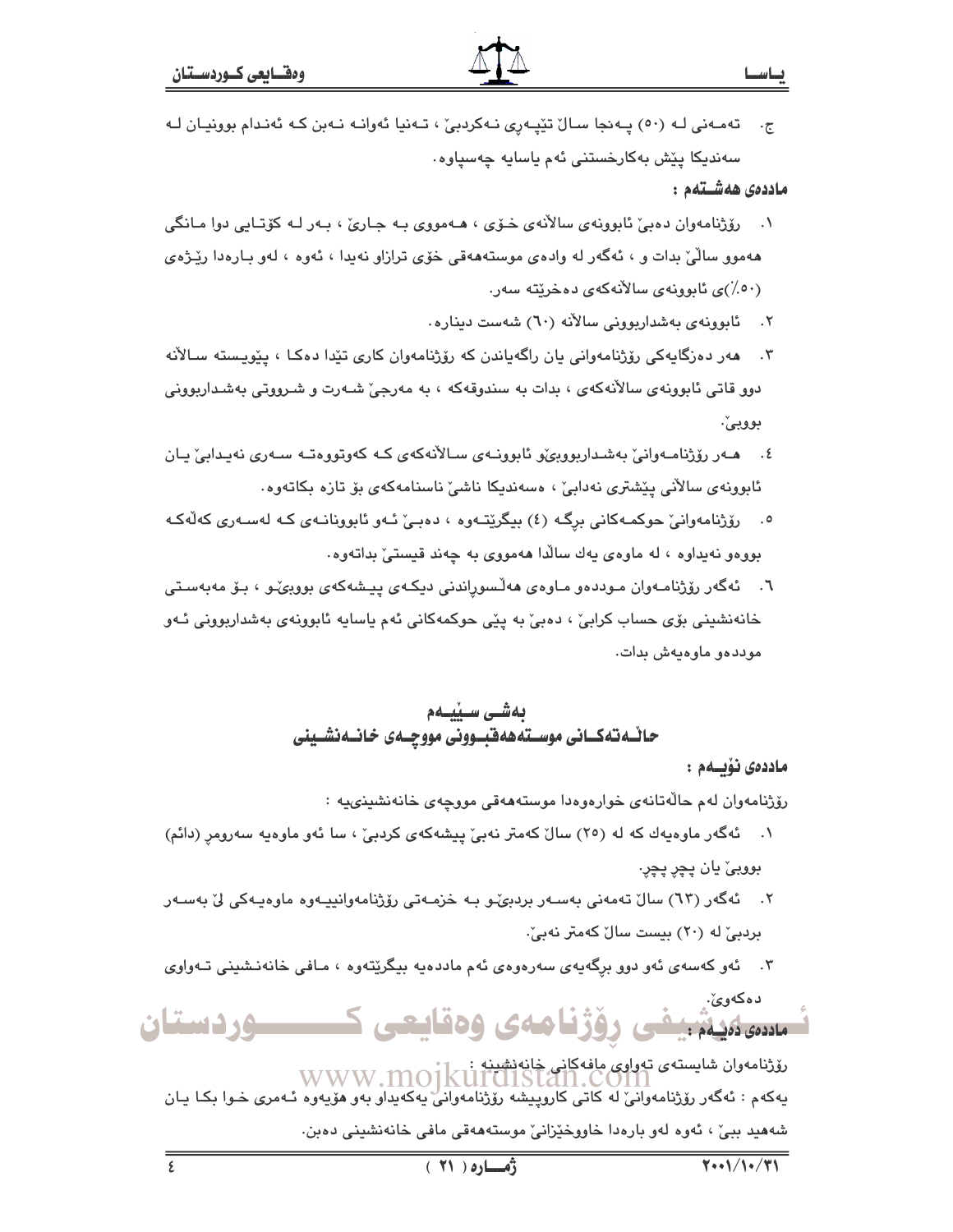دووهم : ئەگـــــەر لە كاتى كاروپيشە رۆژنامەوانى يەكەپداو بەو ھۆيەوە دوچـارى يەككەوتــەيى بـوو و ، به تەواوى و بەردەوام لە كاروپيشە رۆژنامەوانى يەكەي خست ، بە مەرجىؒ بريارى ليژنەپەكى پزيشكيى يسيۆرو رەسمىي بۆ دەرچووبىؒ٠

### ماددەى يــازدە :

رۆژنامەوانیؒ ئەگەر دوچاری نەخۆشىيەك ھات و بـﻪ برِيـارێکى ليژنەيـەکى پزيـشکيى پـسپۆرو رەسمـى دەركەوت كە لە كاروپیشەی بەردەوامی رۆژنامەوانی كـەوتووە ، ئـەوە خانەنـشىن دەكرىؒـو ، بـە يێـی ئەمانەي خواەروە مافى خانەنشىنى يې دەدرىٰ :

- ۱. ماوەي خزمەتى رۆژنامەوانىيەكەي جەند مانگ بوويى ، ، ھەر مانگەو موسىتەھەقى (٢,٥٠٠) دوو دينارو نيوه ، مانگي نا تەواويشى بە مانگى تەواو بۆ حساب دەكرىٰ بۆ مەبەستى خانەنشىنى ، بە مەرجىؒ لە دوڧ سەدڧ پەنجا دېنار كەمتر نەبىؒ.
- ٢. \_ ئەگەر رۆژنامەوانى خانەنشىن ئەمرى خوا بكات ، ئەوە لەو بارەدا ، مافى خانەنشىنى پەكـەي ، له رۆژی مەرگىيەوە دەچىؒ بۆ خاووخێزانىو لەم حاڵەتەدا دەقى حوكمەكانى ياسـاى كـارپێكراوى خانەنشىنى مەدەنيى بەسەردا دەخرىتەكار.

### ماددەي دوازدە :

ئەگەر رۆژنامەوان ئەمرى خواي كردو ، ماوەي ئېقراركراوي ھەلّسوراندنى كاروپېشەكەي تـەواو كردېـوو يان بەپێى خزمەتى ئيقراركراو تەمەنى ياسايى خانەنشينى تەواو كردبوو ، يان تەواو نـﻪكردبوو ، ئـﻪوە بەيێى حوكمەكانى ئەم ياسايە مووچەي خانەنشىنى بۆ خاووخێزانى دەبردرێتەوە.

### ماددەى سىيازدە :

- ۱. ئەگەر شەرتوشىرووتىي تەواوى ھەبىن ، ئەوا سىندوق (۷۲۰) دېنار مووچەي خانەنشىپنى ، مانگانــە ، په رۆژنامەوان دەدا.
- ۲. ئەو مافە خانەنشىنىيەي بە پێى ئەم ياسايە دراوە ، لەگەلْ ھىچ مـافێكى خانەنـشىنى دىكـەدا که پاسایهکی خانهنشینی دیکه یان سندوقێکی خانهنشینی دیکه پێی دابیٚ ناشیٚ کۆبکرێتهوهو لـه دوو لايەنەوە مافى خانەنشىنى وەربگرى.

### ماددهۍ چــوارهم :

ئەو ماوەو موددەتانەي خوارەوە ، بۆ خانەنشىنى بە خزمەت دادەنرێن :

- لیژنه یه کی پزیشکیی پسپوری له گهل بی
	- ۲. ماوه ی بهندی (حهیسی) که به بریاری حوکمی به سهر بوژنامهوان اربع رچـووبی و شازادیی لیّ بەربەست كردىبى يآن ماۋەي گرَتْنَي يانْ دەست بەسلەر كَرْدَنَـّى كَـه مْـۆِي سياسـىيان بووبى و لـه بەرژەوەندى بالأى گەل و فيدراليزمى ھەرێمى كوردستان لايان نەدابىؒ·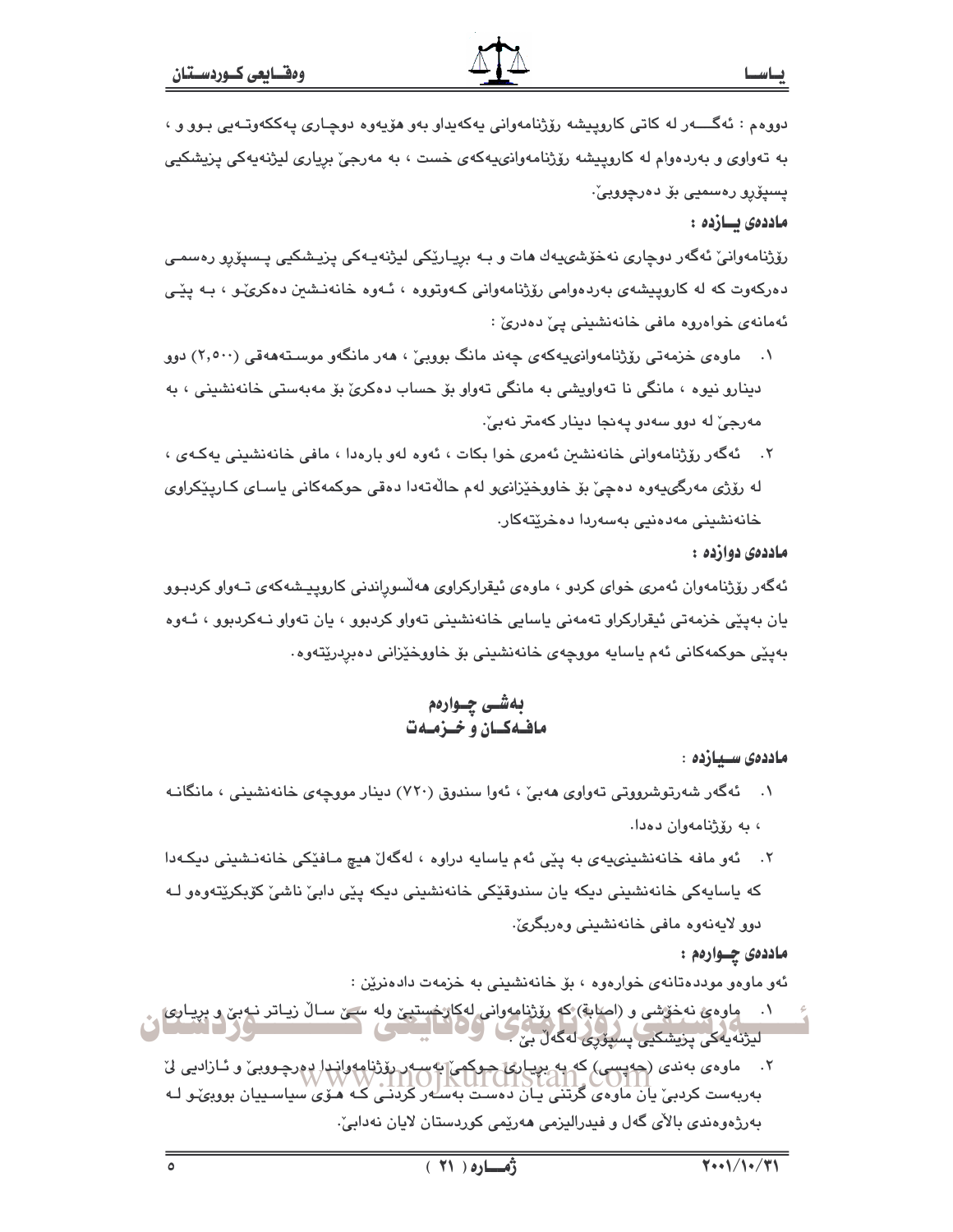- ۰۳ مـاوه ی بی بهش بـوونی روّژنامـهوان لـهکارو پیـشهکهی خـوّی بـههوّی داخـستنی ئـهو دهزگـا رۆژنامەوانىيە يان ئەو دەزگـاى راگەياندنــه كــه ئيـشى تێدا دەكـات ، بــه مــەرجىّ ئــەو لــەكار بــىّ بەشبوونە يان ئەو داخستنە پێچەوانەي بەرژوەندى گەلى كوردستان نەبووبى،
- ٤. ماوهي نٽوان دوو ئەركى رۆژنامەوانى كە رۆژنامەوان لـەو بەينـەدا بـيٌ كـاربووەو لـە پيـشەكەي خۆی به دووربووه ، به مەرجیؒ لـهو ماوهپـهدا ئـیش و کـارێکی دیکـهی نـهکردبیؒ یاسـایهکی دیکـه بيگرێتەوە.
- ۰. ئــەو ماوەپــەي كــە لەســەر رەزامەنــدېي ئەنجومــەنى ســەندېكاي رۆژنامــەوانانى كوردســتان بهخوێندنهوه خـهریك بـووه ، بـه مـهرجیّ لـه چـوار سـالّ نـهترازیّ و بـوّ وهرگرتنـی بروانامهیـهکی زانستيي بروا يێکراو بووبيٚ٠

ماددەى يــازدە :

یهکهم : ماوهی کارکردنی رۆژنامهوان له دژی بزووتنهوهی رزگاریخوازی کوردستانیدا بۆ مەبەستەکانی خانەنشىنى ناژمۆردرىؒ.

دووهم : خزمەتى ئەندامى سەندىكا لە كەنالە راگەياندنەكانى بزووتنەوەي رزگارىخوازى كوردستانى و ، بەبىّ بچراندنى يێش رايەرينە يېرۆزەكەي (١٩٩١/٣/٥) بۆ مەبەستەكانى خانەنشىنى بە خزمەتى فيعلى دادەنرێت

سێڽه ۽ :

- ١. ليژنهيەكى تايبەت بۆ ئەم مەبەستە لە سەندېكاي رۆژنامەوانانى كوردستان يێك دەھێنريّ.
- ٢. ئهم ليژنهيه سهيري ئهو داوايانـه دهكات كـه ئاراسـتهي كـراون و لهگـهان تهوسـياتهكاني خـوّي يێشكەشى ئەنجومـەنى سـەندىكاي رۆژنامـەوانانى دەكـات بـۆ بنىركردنـى (للبـت) . بريارەكـانى ليژنه کهش بواري نهوهي تێدا له مـاوهي (٣٠) روِّژدا ـ کـه لـه روِّژي تهبليغـهوه دهسـت يـيّ دهکـا ـ تانهی لیٌ بدریٌ له بهردهم دادگای تهمییزی ههریِّمدا و بریاری ئهم دادگایهش بنبره .

۰۳ . بریاری حساب کردنی خزمه تی ئهو روزنامهوانهی که ده یگریتهوه دهدری به دهستهی سندوق. ماددەى شــازدە :

چ رۆژنامەوان و چ خاووخێزاني دواي مردني خۆي ، بۆيان ھەيە داواي ھێنانەوەي ئەو ماوەپەش بكـەن که له دهزگای رۆژنامەوانی یا ئیعلامیدا بوویەتی که بخریته سـهر خزمەتــه فیعلىپيەکـهى بـۆ مەبەسـتى خانەنشىنى.

### ماددەى جەڤىدە :

پهکهم : رۆژنامهوان و ئەوانەش کە مافى خانەنشىنى پەکەپان بۆ دەمێنێتەوە بۆپان ھەپـە لـەماوەي ( ۳۰ ) سبی رۆژدا کـه لـه رۆژی ئاگادارکردنهوهکـهوه دهسـت یـیٌدهکا نـارهزایی خوّیـان لـه بریارهکـانی سـهندوقهکه دهربـارهى مـافى خانهنـشينى يـان ( ضـم ) ى مـودده يـا رهتکردنـهوهى بخهنـه بـهردهم ئەنجومەنى تـﻪدقيقى مەسـﻪلەكانى خانەنـشينەوە و ، بريارەكـانى ئـﻪم ئەنجومەنـﻪش بـﻮارى ئـﻪوەيان تێدایه لهماوهی (۳۰٫ رؤژدا – که لهروژی تعبلیغهوه کامست پیدهکات – له به ردهم دادگای تـهمییزی ک مەريمدا تانەيان لىكبدرى و بريارەكانى ئەم دادگايەش بنازە WWW.MOTK دووهم : حوکمهکانی برگه ( یهکهم ) ی سهرهوه ، ئـهو حالّهتانـه ناگریتـهوه کهك مـادده (١٤)ی ئـهم باسايەدا ھاتووە .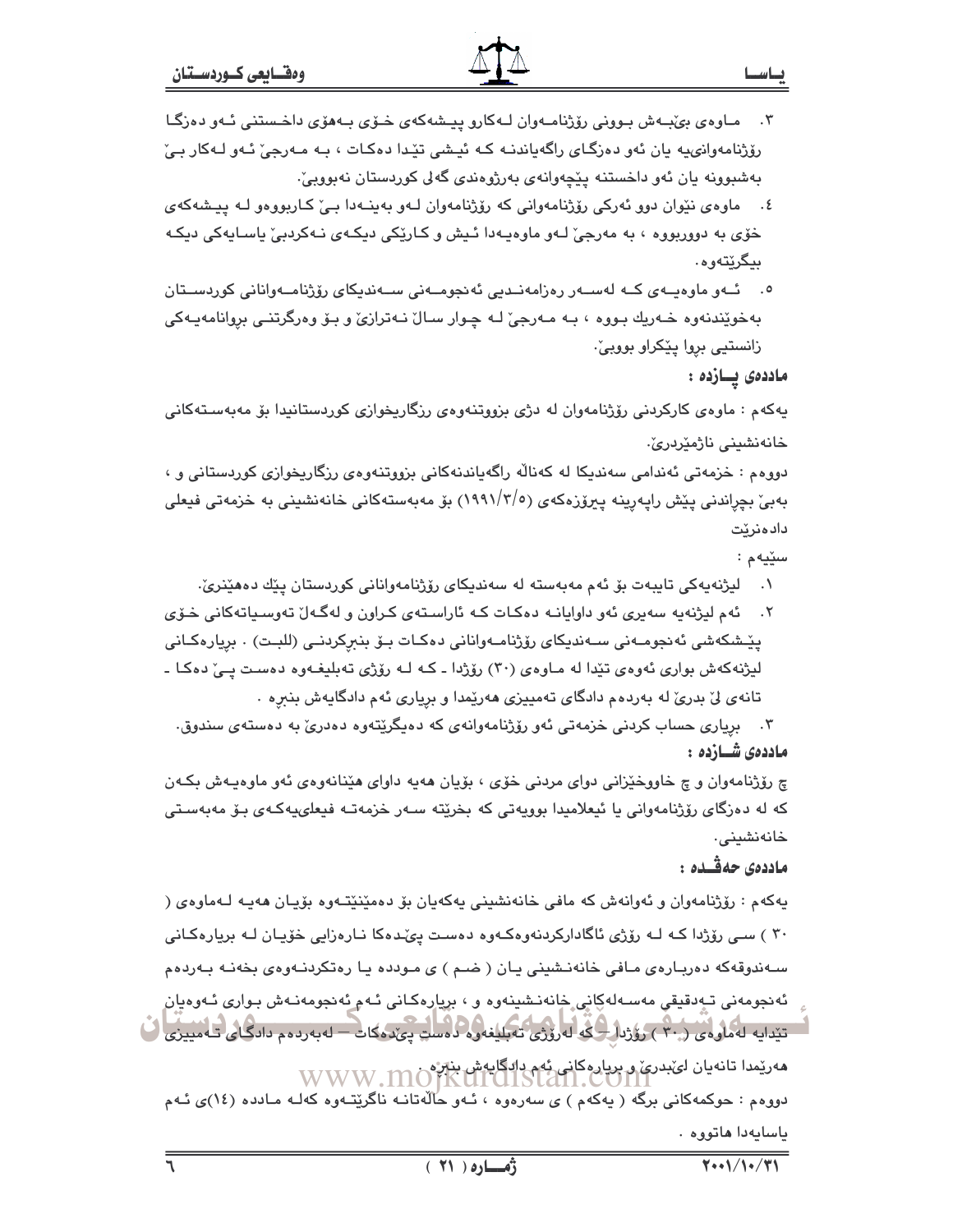سوٽيهم : ئەو كەسەي نارەزايى بخاتەبەردەمى ئەنجومەنى تەدقىق كردن ( ٥٠ ) يەنجا دىنار تەئمىناتى لهندوهردهگیری ، پاشان ئەگەر نارەزاپىيەكەي لـەجىمى خـۆي بـوو ، ئـەوە (٥٠) پـەنجا دېنارەكـەي يىدەدەنەوە .

بەشى يێنجـەم حـوكمـه گشــتىيــهكــان

ماددەى ھـەژدە :

- ۰۱ ناوی رۆژنامەوانەکە لەتۆماری سـەندىكای رۆژنامـەوانانى ھەرپمـەوە دەگوازرېتـەوە بـۆ تۆمـاری رۆژنامەوانە خانەنشىنەكان .
- ۲. رۆژنامــهوان ، كــهېريارى خانهنــشينىييەكهى خــۆى وەرگــرت ، ئيــدى دواى ( ۳ ) ســئمانگ لـــهوهرگرتنی بریارهکــه پێویــسته دهسـت لــهئیش و کــاری رۆژنامــهوانی هــهڵبگریّ ، خۆئەگــهر سەريێڇپي كرد ، ئەوا ئەنجومەنى سەندېكاي رۆژنامەوانانى كوردسىتان ئېنىزارى دەكا كـەواز لـەو سهريٽجي په بهٽنــيٰ ، خۆئهگــهر هــاتوو ئــهم جــارهش وازي نــههٽنا ئــهوا ، لــهوبارهدا مووجــه خانەنشىينى يەكەي دەوەستى تاماوەيەك كەئەنجومەنى سەندىكا ئەو ماوەيە دىاردەكا .

### ماددەي ئىۋزدە :

ئەگەر رۆژنامەوانەكە خۆي يا يەكى لە خاووخێزانەكەي دواي مردنـي خـۆي لـەوەرگرتنى مووجـەكە دابرا یان نههات و داوای مووچه بۆ برینهوهی نهکرد و دوو سالیشی زیاتر بهسـهر داچـوو ، ئـهوه ، لهو بارهدا مافی ئـهوهی نىپـه داواى مووچـهى ئـهو ماوهيـه بكـات كهدواكـهوتووه مهگـهر بيـانووى بەجى، ھەبى بۆ ئەو دواكەوتنەي ، دواكەوتن لەييشكەشكردنى بەلگەنامـەو مـەعلومات بەدەسـتەي سەندوق بەيئى ئەم ماددەيە بەدابران لەداواكردن لەقەلەم دەدرىّ . مادده بیست :

مەردەقى يێچەوانەي حوكمەكانى ئەم ياسايە بێت ، ناخرێتەبەركار .

ماددهی بیست و یـهك :

پێويسته ئەنجومەنى وەزيران حوكمەكانى ئەم ياسايە بخەنە بەركار .

ماددهی بیست و دوو :

ئهم ياسايه لهرۆژى بلاوكردنهوەي لەوەقائيعى كوردستاندا دەخريته بەركار .



www.mojkurdistan.com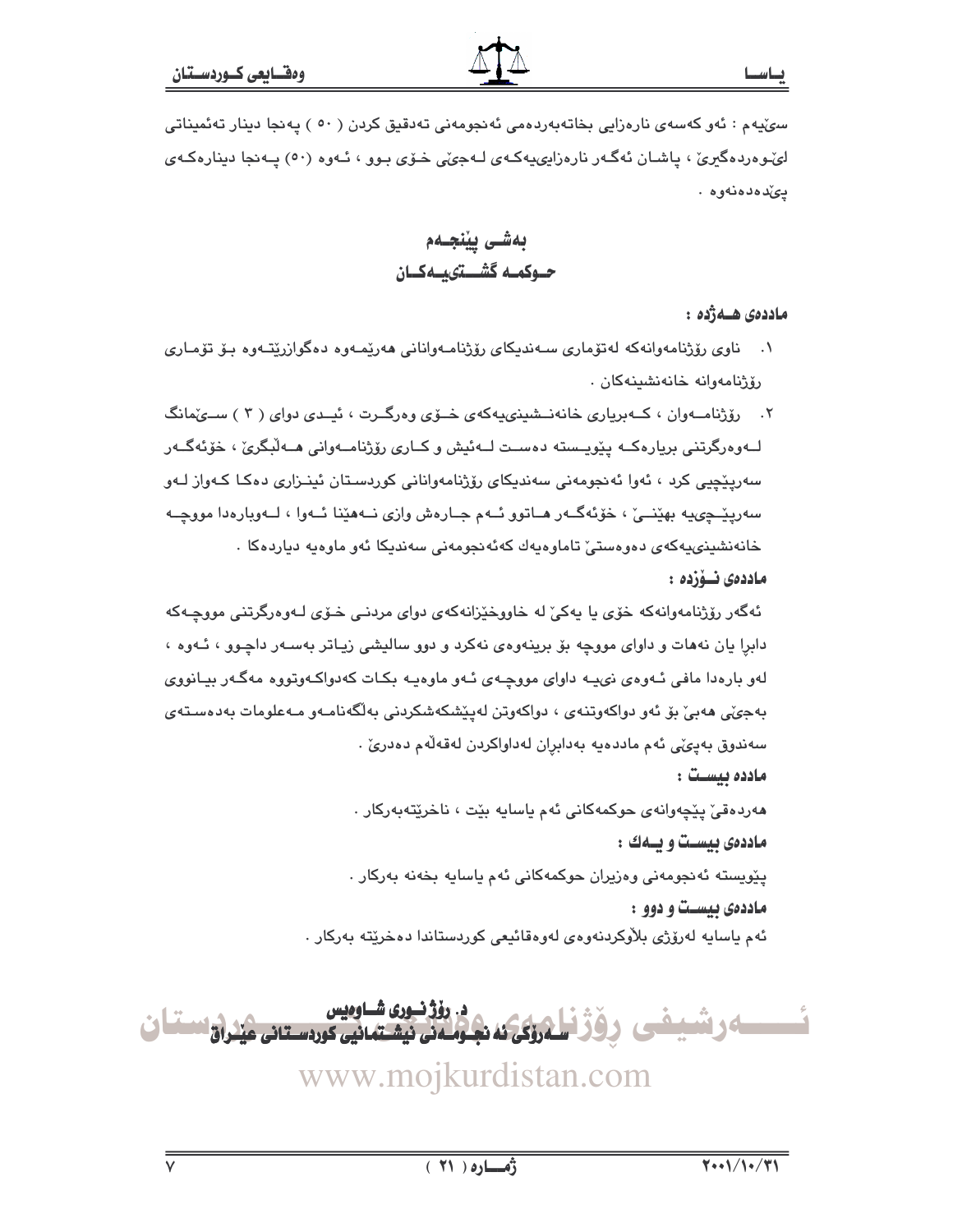به ناوی خوای بهخشندهو میهرهبان به ناوی گەلەوە ئه نجومەنى نيشتمانيى كوردستانى عيراق ژمارەى دەرھىنان : ١٤ رۆژى دەرھىنان : ١١/١٠/١٠/١٠

یشت به حوکمهکانی برگه (۱) ی ماددهی (٥٦) و ماددهی (٥٣) له یاسای ژماره (١)ی هـهموارکراوی سالی (۱۹۹۲) و ، لەسەر داواکردنی ئەنجومەنی وەزیران و ئەو پاساکارىيەش كە ئەنجومەنی نیشتمانیی کوردستانی عێراق له دانیشتنی ئاسایی ژماره (٦) ی رۆژی (١٠٠١/١٠/١٠) بدا ئه نجامی داوهو ، به پێـی ئهو صهلاًحییاتهش که برگه (۳)ی یاسای ژماره (۱۰)ی سالّی ۱۹۹۷ پیّمانی داوه ، برِیـاری دهرهیّنـانی ئهم ياسايهى خوارەوەمان دا :

# باسیای ژمپاره (۱۶)ی سیانی ۲۰۰۱ یاســای دیـــاری کـــردنی تــهـــــهنی جینــــائی لـــه هــهریمی کوردســتـانی عیْـراقـــدا

### ماددەى يەكەم :

به مەبەستى ئەوەي كە ياساي ژمارە (٧٦)ى سالى ١٩٨٣ ي چاودێرى مێرد مندالآن (رعايـة الأحداث) له هەرێمی کوردستاندا بەسەر مێرد منـدالّی کـەتن کـەر (جـانح)و ئـەو بـچووك و مێـرد مندالأنەشـدا کـه تووشي کهتن دهبن و بهسهر خاوهنهکانیشیاندا پیاده بکریٰ ، ئهم دهستهواژانهی خوارهوه به ماناکانی بەرامبەريان لێك دەدرێنەوە :

- ١. ئەوەي تەمەنى (١١) يازدە سالآنى تەواو نەكردېيّ بە بچووك لە قەلّەم دەدرىّ .
- ٢. ئەوەي (١١) سالأنى تەواو كردېن و ھــەژدە سـالأنى تــەواو نــەكردېـيّ بــه مێردمنـدالٌ (حـدث) لــه قەلەم دەدرىٰ .
- ۴. گەوەي تەمەنى (١١) يازدە سالانى تەواو كردېيّ و (١٥) يازدە سالانى تەواو نەكردېيّ بە مندالّ له قەلەم دەدرىٰ .
- ٤. ئەوەي (١٥) پازدە سالأنى تەواو كردېيّ و (١٨) ھەژدە سالأنى تەواو نەكردېيّ بە لاو لـﻪ قەلّـﻪم دەدرئ` .
- ٥. خاوهندهکانيان : باوکه ، دايکه يان ئهو کهسهيه که بچووکيّ ، يان منداليّکي له ژيّر سايهدا بيّ ، يان به بريارێکي دادگا پهکيٚ لهو دووانه پهروهده بکات.

ئەسەسىر شىغى رۆژنامەي ۋەقايچى ك ــــود دستان هەر كەسى لە كاتى ئەنجامداتى تاوانەكەيدا تەمەنى (١١) يازدە سالانى تەوار نەكردىى ، داراى جـەزائى

(الدعوى الجزائية) له هلوليلل كوكوسلناتها عيراني المسلوك المحكم المسلم WWW.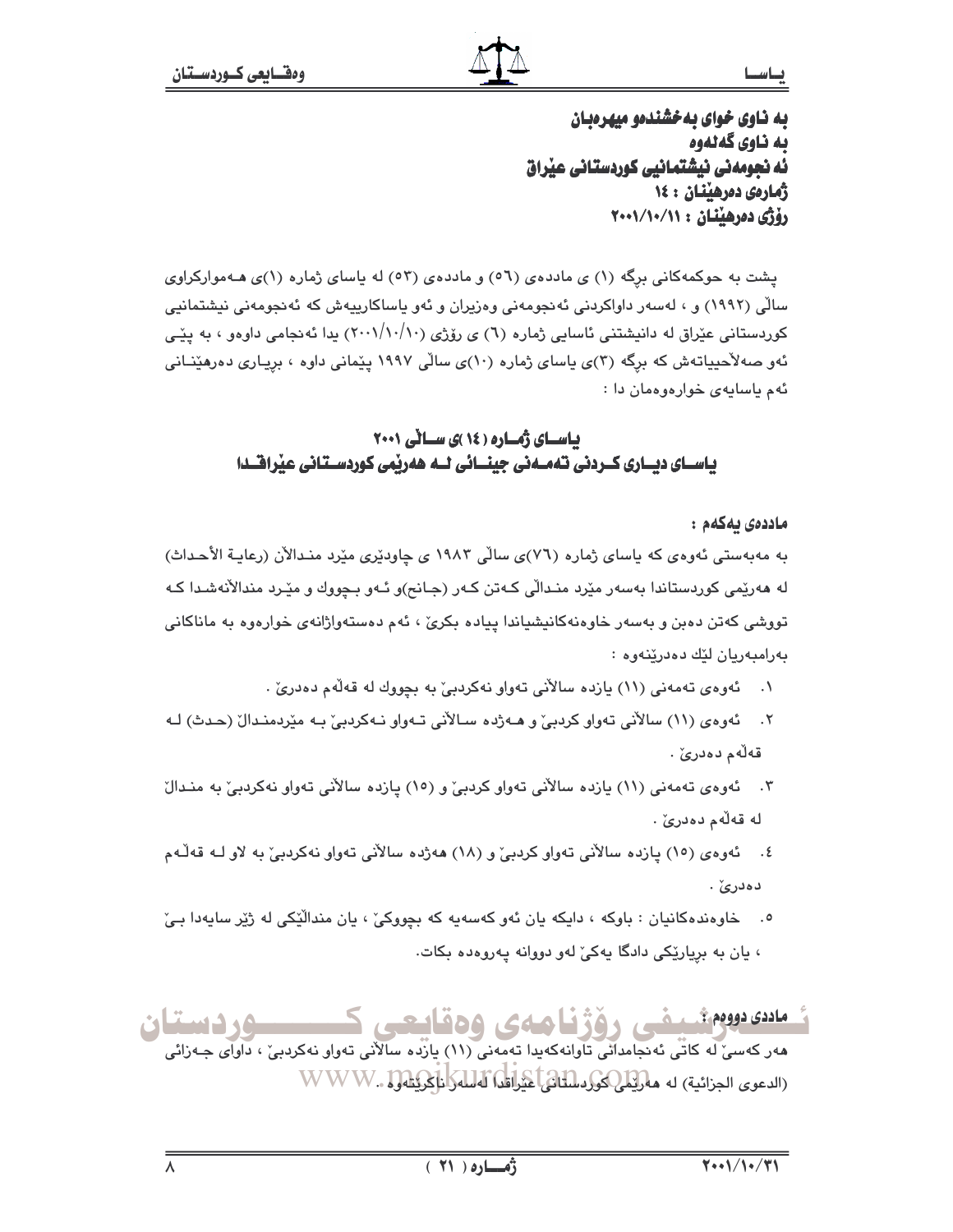### ماددەى سىيىمم :

مادده ی (۳) و مادده ی (٤٧ ـ یهکهم) له یاسای ژماره (٧٦)ی سالّی ۱۹۸۳ی چـاودێری کردنـی مێـرد مندالآن ، له هەرێمی کوردستانی عێراقدا لـﻪکار دەخریٚدو ، لـﻪ جيـاتی ئـﻪو دوو ماددەيـﻪ حوکمـﻪکانی مادده ی په که م و دووهمی نه م پاسايه ده خريته بهرکار. ماددەى چـوارەم :

> هەر دەقىٚ پێچەوانەی حوكمەكانى ئەم ياسايە بێت كارى پىٚ ناكرێت ٠ ماددەی پێنجەم : پێویستە وەزیرە پەيوەندارەكان ئەم ياسايە بخەنە بەركار . ماددەى شەشــەم :

ئهم یاسایه له رۆژی بلاْوکردنهوهی له (وهقایعی کوردستان)دا ، دهخریته بـهرکار و حوکمـهکانیش ئـهو دهعوایانهش دهگرێتهوه که هێشتا حوکمی بنبریان بۆ دەرنەچووه .

# د. رؤژ نسوري شساوهيس

# هـۆكــارە يێويســتەكــان

بـۆ بەرجـستەكردن و بـه گـوێرەی سیاسـەت و بۆچـوونی حكومـەتی ھـەرێمی كوردسـتانی عێـراق بەرامبــەر بــە منـدالٌ و بەرپرسـيارێتى بـۆ ئامـادەكردنى بارودۆخێـك كــە دەرفــەت بـدات بەبەشـدارى بهشنیوهیهکی کارامه و داهیننهرانه لهژیانی کوّمهلایهتی و رامیاری و پهرهپیدان بهتوانا هزری و ر<mark>هوشتی</mark> و رۆحىپيەكانى لەمپانى خێزانێكى پەكگرتورى پتەو و دڵنپابوونى پەيوەندىپيەكى بەردەوامى و ھاوبەنـد بۆ مندالّەكانى و ، ئامادەكردنى بارودۆخێكى گوئجا و بۆگەشەكردنى كەسابەتى مندالّەكە بەشێوەبەكى يەكسان و ھاوسەنگ لەژپنگەيەكى لەباردا بەتابيەتى كەئەو مندالە بەترســـناكترين قۆناغەكانى ژيانيدا تێدەپــەرێ و ، مێـرد منـداڵیش پـێش گەپـشتنی بەتەمــەنی (١١) ســالآن ھـۆشــی لاوازە بـــەرامبەر بەوكردەوانەي كەدەپكــات و بەيێچــەوانەي ياسـان و ، پێشبيني نـەكردنى رەھەنـدەكانى ياسـايي و كۆمەلأيەتييەكانى و ، ئەو ترسناكييەي كەلێى دەبێتەوەو ، ھەروەھا ئەو زيانەي كەلەكۆمەلڵ دەكـەوێت بەھۆىو چ بەرپرسێتيەكى جينائى لەسەر دەكەوێت و چ بەسەردا دەسپێنرێت بەو ھۆيەوە لەسزا و بـێ بــهيٽِي ئــهو ئاراســته باوانــهي لهولاُتــه پێـشکهوتووهکاني جيهــان لــهبواري ڇــاوڊٽِري نهوجــهوانان و - پاراسىتنيان لىك (الجنــوح) وە چارەسىـەركرەنى ئېەر لادان و كەتنانــە كەتورشىـيان دەمـى و بۆئــەۋە| که حوکمه کائی پاشای چاودیری کردنی نهوجهوانان ریاتر گونجـاو بیت لهگـهان حوکمـهکائی پـه یوهنـدار بەسەرەتا كۆمەلايەتىچەكان وياسايوكان و <mark>چەيو ەسىلى</mark> بەمانى مىيالان رىسەرپەرشتى كردنيـان و حــوکمـهکــانی رێِککهوتنــامــهی مافهکانی مندالٚ پهسهندگراو لهلایهن نهتهوهیهکگرتووهکان که له ۳ /

ئەبلــول / ١٩٩٠ مۆركراوە.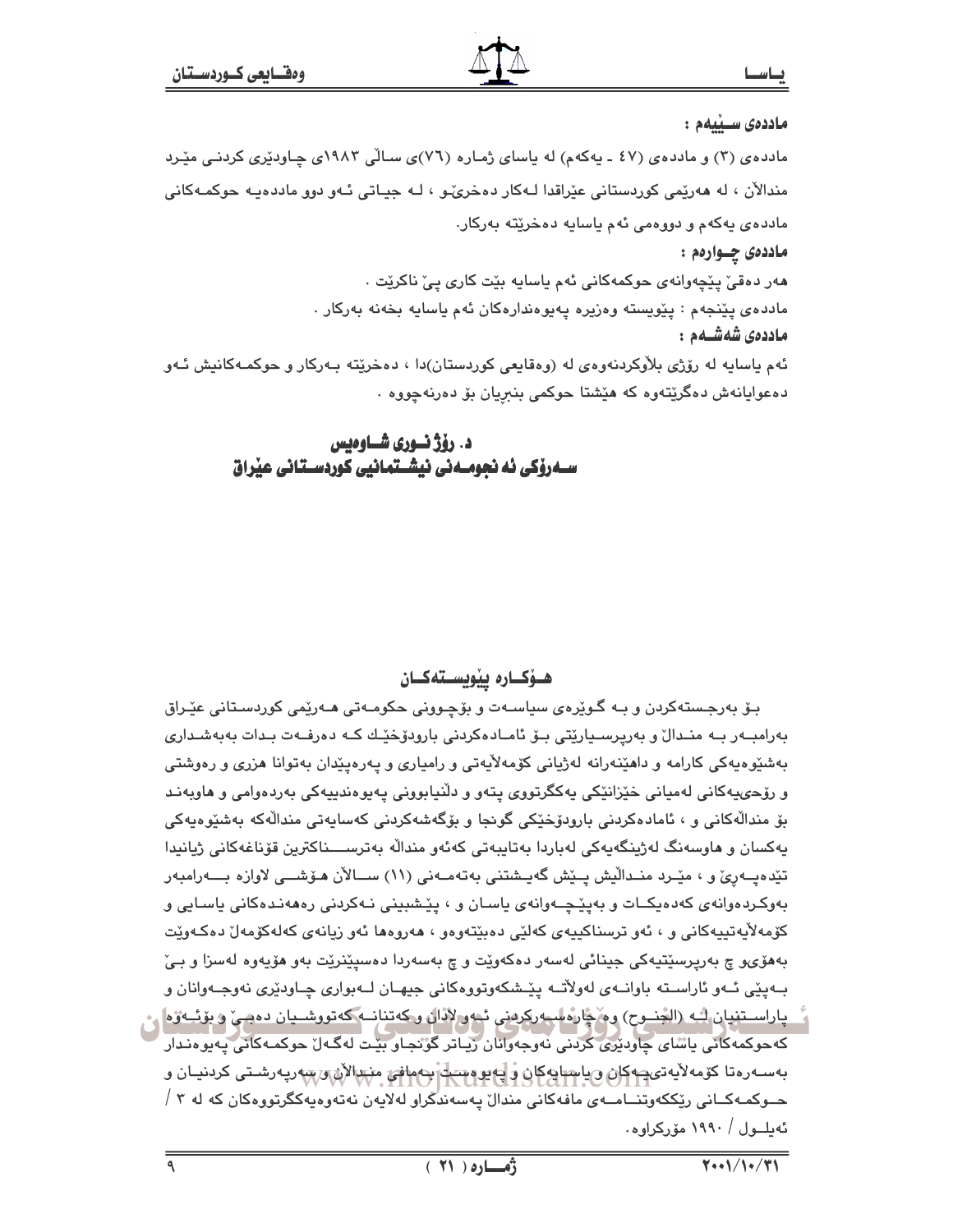به ناوی خوای به خشندهو میهرهبان به ناوي گەلەوە ئه نجومهنی نیشتمانیی کوردستانی عیراق ژمارەى بريــار : ١٠ رۆژى بريسار : ١٠١/١٠/١٠

یشت به حوکمهکانی برگه (أ) له ماددهی (٥٦) و ماددهی (٥٣) لـه یاسای ژماره (١) هـهموارکراوی ۱۹۹۲ وه لەسـەر داواكردنـی ئەنجومـەنی وەزیـران ، ئەنجومـەنی نیـشتمانیی كوردسـتانی عێـراق لــه دانیشتنی ژماره (٦) رۆژی ۲۰۰۱/۱۰/۱۰ دا بریاری ئهمهی خوارهوهىدا :

**يەكـــەم :** دەسـەلأت بــە سـەرۆكى ئەنجومــەنى وەزيرانــى ھــەرێمى كوردسـتان دەدرێـت بـۆ بريـاردانى لێبوردنی تایبهت (عفو خـاص) بـۆ تاوانبـار و حوکمـدراوانی ئـهو دهعوایانـه دهربکـات ، کـه لـه نێـوان لايەنەكانىدا ئاشتبوونەوە و يێكهاتن دێتە دێ بەدەرى ئەم تاوانانە :

- ۰۱ بي هوش کارهکان (مخدرات) .
	- ٢. سيخوري .
	- ۰۳ کوشتنی هاول به دزی .
- اختلاس و دزی کردنی پارهویولی دهولّهت .  $\cdot$  {
	- ٥. بەرتىل.
	- ٦. دەست دريزى كردن (اغتصاب) .
		- نێريازى (لواطة) .  $\cdot$  .  $\vee$
	- ۰۸ داوين پيسي (الزنا) به مهحرهم .
- دەست درێژى كىردن بەسـەر فەرمانبـەر و ئـەو كەسـانەي ، كـە بـەكارى خزمـەتگوزارى گىشتى  $\cdot$  9 هەلدەستن لە كاتى بە ئەنجام گەياندنى ئەركەكانيان ياخود بە ھۆيەوە ٠
	- ١٠. كوشتنى ئەو بيانيانەي كە لە ھەرپمى كوردستانى عيّراقدا كار دەكەن .
		- ۰۱۱ تاوانهکانی تیروّر .

**دووهم :** ئەم بريارە كارى يـێ دەكرێت تـاوەكو تـەواو كردنـى قۆنـاغى دووەمـى ھەلبـژاردنى سـەرۆكى نەتەرەپى بزوتنەرەي رزگاريخوازى كورد .

**ســيْيــهم :** له پهکجار زياتر حوکمدراوهکان ناتوانن سوود لهم برِياری لێبوردنی تايبهته وهرگرن .

چـــوارهم : پێویسته وهزیره یهیوهندارهکان حوکمهکانی ئهم بریاره بخهنه کار .

**ييْنْجِــهُمْ : م**ەر دەقى ّ يێچەوانەي حوكمەكانى ئەم بريارە بێت ، ناخرێتە بەركار .

**شُهشـهم :** ئهم برياره له رۆژى بلاْوكردنهوهى له (وقايعى كوردستان)دا ، دەخرێته بەكار .



www.mojkurdistan.com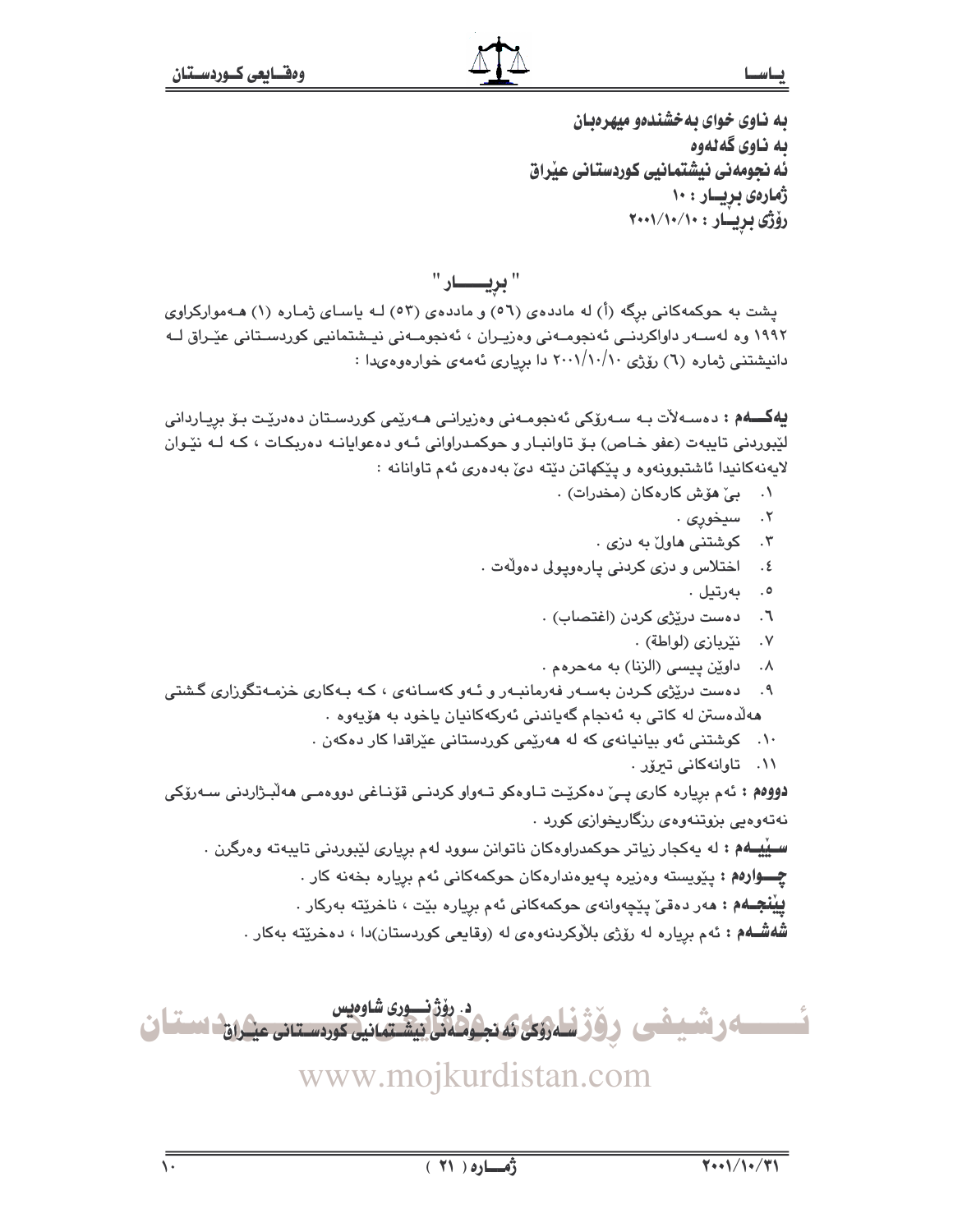پالیشت به برگهی (۳) له ماددهی (۸) له پاسای ئهنجومهنی وهزیران ژماره (۳) له سـالّی ۱۹۹۲ و برگهی (سوێپهم) له ماددهی حهوتهم له باسای وهزارهتی ئهوقاف و کارهبـاری ئیـسلامی ژمـاره (۷)ی سالی ۱۹۹۲ ئەنجومەنی وەزیران لە كۆبوونەوەی ژمارە (۱۸) لـه ۲۰۰۱/۸/۱۹ بریاری دەركردنـی ئـهم سيستهمهي خوار دو دي.دا

سـيسـتهمي نه نجـومـهني بـالآي نهوفـّاف و كـاروبــاري نيسـلامي **ڈمسارہ ( ۳ )ی بیسائی ۲۰۰۱** 

**ماددەي يەكــەم :** ئەدجومەنى بالاي ئەوقاف ئەم دەسەلاتانەي خوارەوەي ھەيە .

- **یهکهم :** دانـانی پـلان و پرِۆگرامـی گـشتی وهزارهت بـه پیُمی ئامانجـهکانی و دیراسـهت کردنـی ئـهو گيروگرفت و کۆسيانەي دێتە رێي جێبەجێ کردنيان ٠
- دووهم : دیراسهت کردن و یهسندکردنی پرۆژەی یاسای سیستهمهکانی تایبهتی مولّکی (وهقف) تاوهك يێويست کاری لهسهر بکرێت و بهرزبکرێتهوه بۆ لايهنی تايبهتمهند .
- **سٽيهم : گفتوگ**ۆ کردن لهسەر بودجەی سالآنەی وەزارەت و پێشکەش کردنی پێشنیاری پێویست لـﻪم بارهیەوه بە مەبەستى بریاردان لەسەرى و بەرز كردنەوەى بۆ لايەنى بەرپرس .
- چوارهم : ديراسهت كردنى ئەو بابەتانىەى لـه لايـەن وەزيـرەوە يێشكەش بـه ئەنجومـەن دەكرێت تـا يێشنيار و راسياردهى يێويست له بارهيهوه دهربكهن .
- **پێنجهم :** جي⁄بهجيٰ کردنی ئهو دهسهلأتانهي که پێپان دراوه به گوێرهي پاساو برپارو سيستهمهکانی تابيەت بە ئەوقاف .

ماددەي دووەم : كۆبورنەوەكانى ئەنجومەن :\_ ئـــهنجــــومـــــهن بــه ئامــادهېـــوونــى Y — دوو سىنميەكى ئەندامانى كۆدەبىيتەوە و بږيارەكانىشى به زۆرينەي دەنگ دەردەچێت.

ماددهی سیلیهم : کوبوونهوهکانی ئەنجومەن (۲) دوو مـانگ جاریّك ئـەبیّت و بـۆ سـەرۆکی ئەنجومـەن هەيە لە كاتى يېرىست كۆبورنەرەي نائاسايى بېەستېت .

**ماددهی چــوارهم :** بق وهزیر هەیە رێنمایی تایبەت بق ئاسان کـردن و جێبـەجیٚ کردنـی ئـهم سیـستەمە دەرىكات.

**ماددەي يېنجــهم :** لەسەر وەزيرى ئەوقاف و كاروپارى ئېسلامىيە ئەم سېستەمە جېّبەجىّ بكات. ماددهي شهشــهم : ئهم سيـستهمه جێبـهجيّ دهكرێت لـه رِۆژي بلاّوكردنـهوهي لـه رِۆژنامـهي وهقـايعي کوردستان.

ني<u>ْھ ي</u>ــرڤــان بــــارزانــى <u>-ارشیفی رؤژنامه و موتوناسی با در استان</u>

www.mojkurdistan.com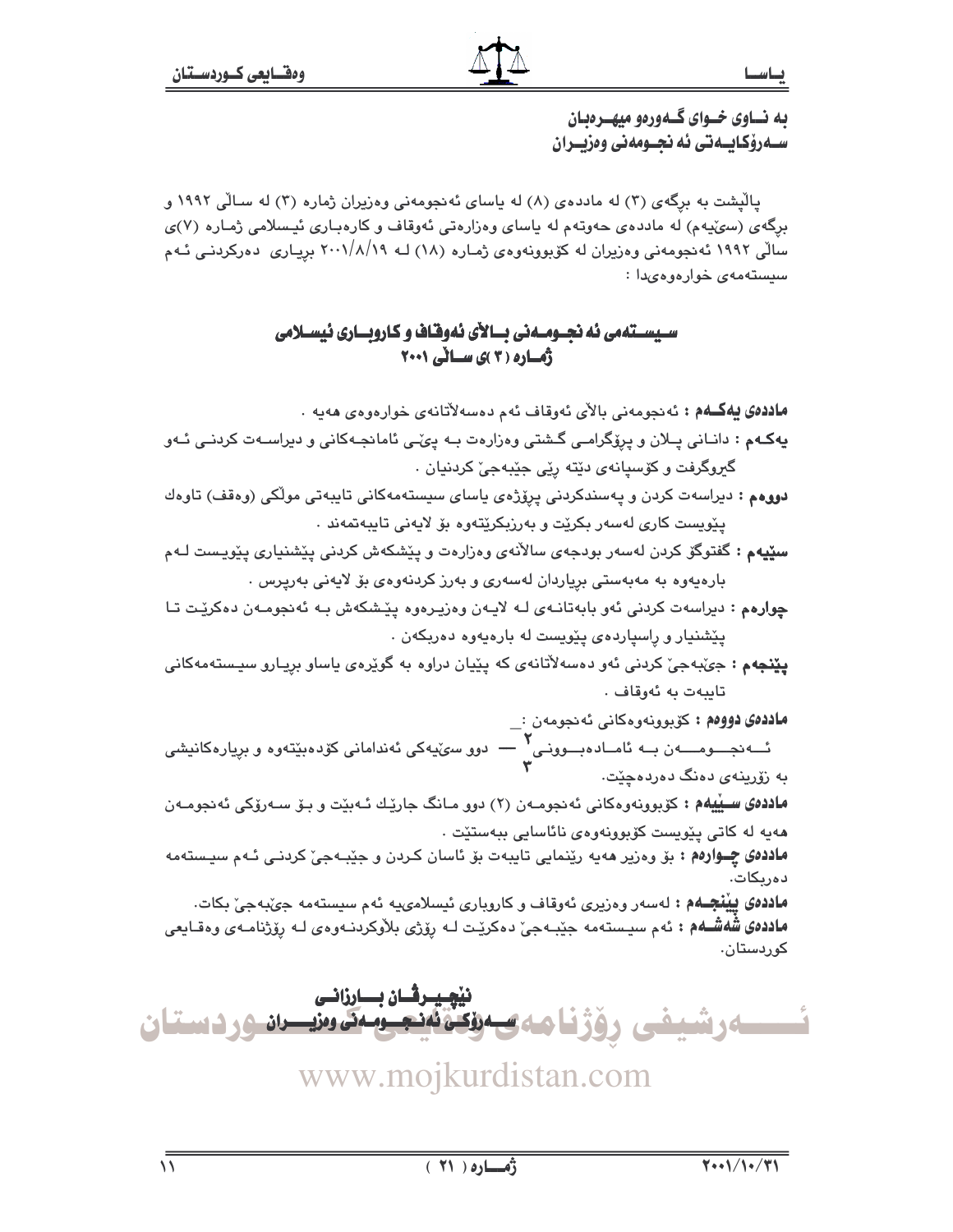بسم الله الرحمن الرحيم بياسم الشعب الجلس الوطني لكوردستان العراق رقم الأصدار : ١٣ تأريخ الأصدار : ٢٠٠١/١٠/١٣

استناداً الى احكام الفقرة (١) من المادة (٥٦) و المادة (٥٣) من القانون رقم (١) لسنة ١٩٩٢ المعدل ، وبناءا على ما عرضه مجلس الوزراء ، وما شرعه المجلس الوطني لكوردستان ـ العراق بجلسته الأعتيادية المرقمة (٥) و المنعقدة بتأريخ ٢٠٠١/١٠/٩ وللصلاحية المخولة لنـا بموجب الفقـرة (٣) مـن القـانون رقـم (١٠) لسنة ١٩٩٧ قررنا أصدار القانون الأتي :

# قانون رقم (١٣) لسنة ٢٠٠١ قانـون صنـدوق تقاعـد صحـفيي كوردسـتان ـ العــراق

# المادة الأولى : يقصد بالتعابير الأتية المعاني المبينة ازاءها لأغراض هذا القانون : الأقليم : اقليم كوردستان العراق . الصحفي : كل عضو منتم الى نقابة صحفيي كوردستان و موفٍ بالتزاماته . الصندوق : صندوق تقاعد صحفيي كوردستان . الهيئة : هيئة صندوق تقاعد الصحفيين . الحقوق التقاعدية : الراتب التقاعدى . النقابة : نقابة صحفيي كوردستان ـ العراق .

الفصــل الأول التأسيس

المادة الثّانسة :

أولاً : يؤسس بموجب هذا القانون صندوق باسم (صندوق تقاعد صحفيي كوردستان) تديره هيئة تـسمى هيئة صندوق تقاعد الصحفيين . ثانيا : يتمتع الصندوق بالشخصية المعنوية و له حق تملك الأموال المنقولة و غير المنقولة ويمثله رئـيس الهيئة أو من يخوله امام المحاكم و الدوائر الرسمية و شبه الرسمية و الجهات الأخرى . المادة الثمالثالة : تتألف ميئة الصندوق من ثلاثة أعضاء .  $\overline{\mathbf{y}}$ اولاً عضو أصلي وأخر أحتياط يرشحهما مجلس النقابة .  $\cdot$ ,  $\mathfrak{f}$ مِضِيٌّ أَصليٌّ وأخرٍ أَجتيَاهُ وبأرجة مِديرٍ يعينهما وُرْيُو الثقافة . ك وردستان ب. عضو أصلَّى وأخر أَحَتَيآطَ وبدرجة مدير يعينهما وزير المالية والأقتصاد .  $\cdot \overline{\mathbb{C}}$ مدة العضوية فيها ثلاثة سنوات WWW.MO1KU د. ثانياً : يرأس الهيئة ممثل وزارة الثقافة .  $\cdot$  ,  $\mathfrak{f}$  $\sqrt{4+1/1+1}$  $\sqrt{r}$ أمساره ( ٢١ )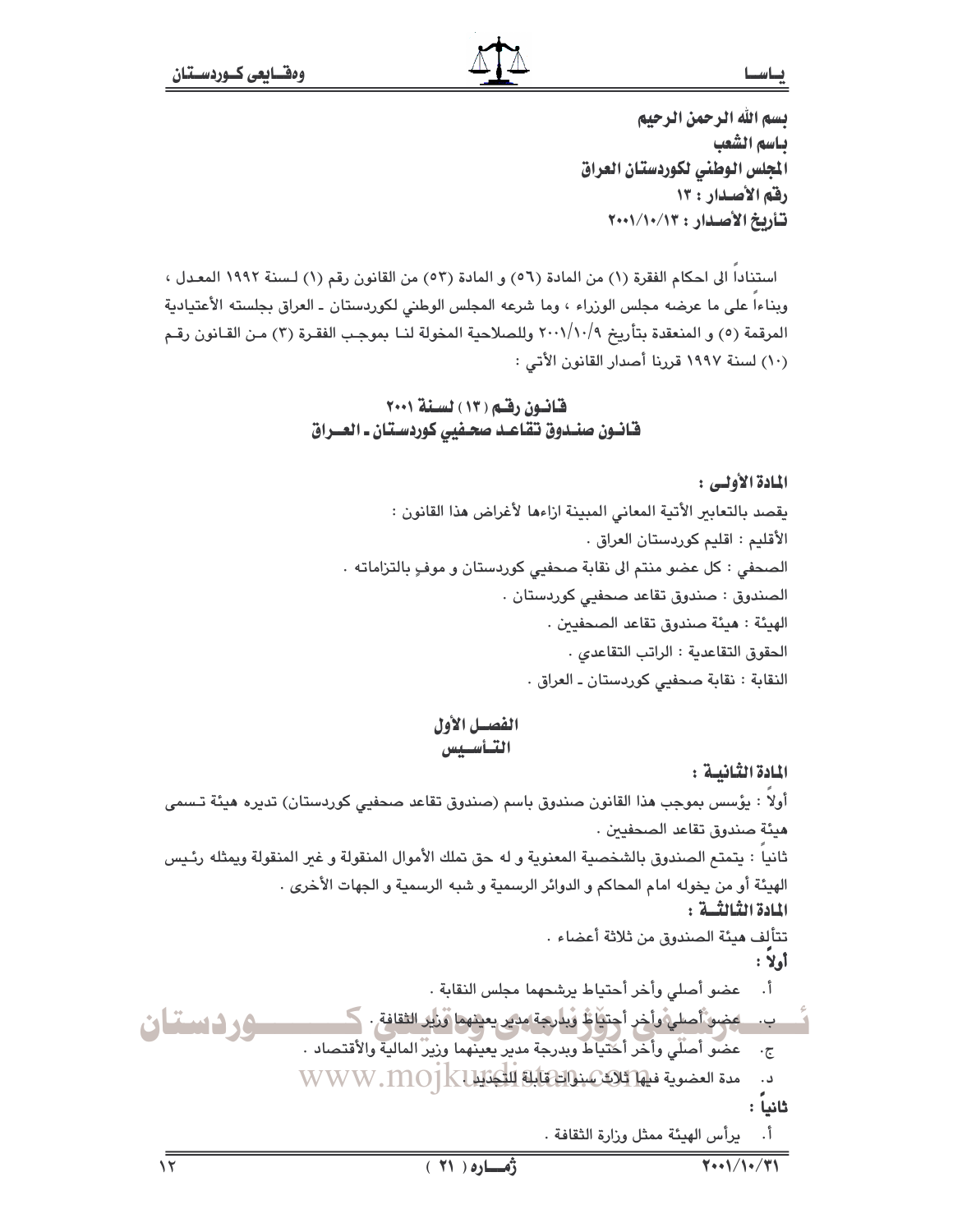ب. تصدر الهيئة قراراتها بالأكثرية. ا**لمادة الرابعــة :** صلاحيات الهيئة : تمارس الهيئة الصلاحيات التالية : أولاً : تأمين الموارد المالية للصندوق واستثمارها بما يخدم أغراض الصندوق وفق احكام هذا القانون . **ثانياً :** احالة الصحفيين على التقاعد . ثالثاً : تحديد وتثبيت مدة ممارسة الصحفى للمهنة واحتسابها لأغراض التقاعد . رابعا : تخصيص الحقوق التقاعدية للصحفيين ولعيالهم بعد وفاتهم . خامسا : اعداد الميزانية السنوية للصندوق وارسالها الى وزارة المالية والأقتصاد للمصادقة عليها وتنظيم جداول شهرية عن مجمل حسابات الصندوق . **سادسا : تع**يين الموظفين لتسيير اعمال الصندوق وانهاء خدماتهم وفقا للقوانين المرعية . **سابعاً** : ايداع اموال الصندوق بحساب خاص في احد مصارف الأقليم ويتم السحب والصرف بقـرار الهيئـة وبتوقيع رئيسها والمسؤول المالي . ثامنا : تخويل رئيسها او احد اعضائها البعض من صلاحياتها . <mark>تاسعا</mark> : اصدار التعليمات اللازمة لتسهيل ادارة الصندوق .

# الفصسل الثسانسي الأحكسام المساليسسة

المادة الخامسة:

تتكون موارد الصندوق مما يلي :

- ٠١ بدل اشتراكات الصحفيين .
- ٢. منح و مساعدات حكومة الأقليم .
- ٢. نسبة (١٠٪) تستقطعها وزارة الثقافة من اجـور نـشر الأعلانـات في الـصحف و القنـوات الأعلاميـة لحساب الصندوق .
- ٤. ما يقرر مجلس النقابة استقطاعه من صافي موجودات النقابة في نهاية كل عام علـى ان لا يقـل عـن (٥٠/) من صافي الموجودات المالية .
	- ٥. المنح و الهبات المالية المختلفة بعد موافقة الجهات ذات العلاقة .
- ٦. ما يستوفي سنويا من اية صحيفة او وكالة انباء او مؤسسة اعلامية سواء كانت للطبـم او النـشر او التوزيع على ان لا يقل عن الف دينار .
	- ٠٧ عوائد استثمارات الصندوق .
	- ٨. ريم ما تقرره هيئة الصندوق القيام به من نشاطات لمصلحة الصندوق ٠

.<br>شهیده اسلامله پشی روز ا های وهقاییی کسیسورد استان للهيئة ان تستثمر موارد الصندوق بالطرق الأتية :<br>WWW.MOJKUIGISLan.COM<br>۱. ايداعها لدى مصارف الأقليم حسب النسب و الفوائد المقررة.

- - ٢. بيم وشراء الأسهم و السندات المالية الحكومية .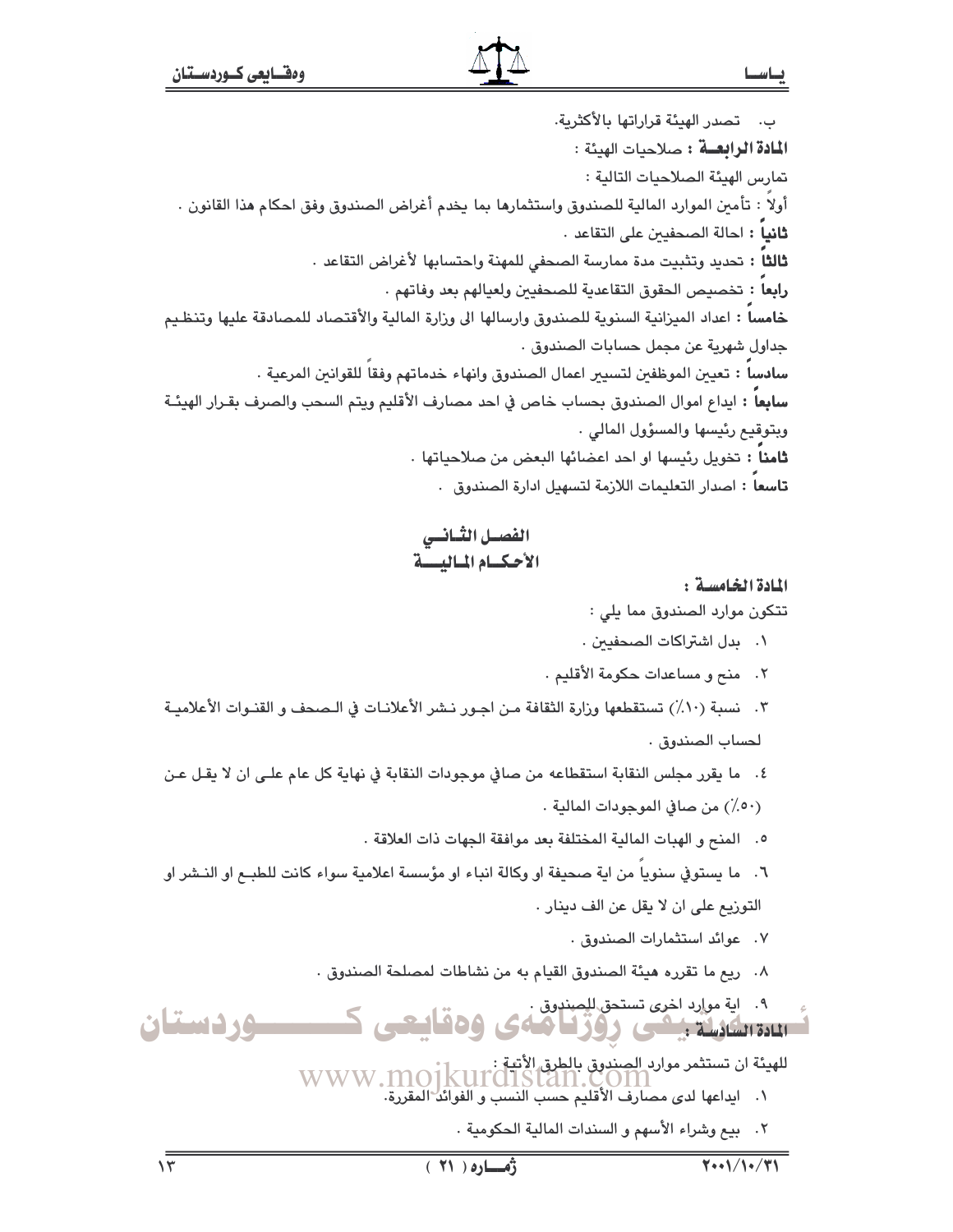| ٣.   اقراض المؤسسات الرسمية و شبه الرسمية بفائدة و بضمان احـد المـصارف و باَجـال لا تتجـاوز            |
|--------------------------------------------------------------------------------------------------------|
| ثلاث سنوات.                                                                                            |
| ٤.   استثمار ممتلكات الصندوق من الأموال المنقولة وغير المنقولة .                                       |
| المادة السيابعية :                                                                                     |
| شروط اشتراك الصحفيِ في الصندوق :                                                                       |
| ان ڀکون عضوا في نقابة صحفيي کوردستان .<br>j.                                                           |
| ان لا يكون مشمولا بأحكام قانون تقاعدي او صندوق تقاعدي اخر .<br>ب.                                      |
| لم يتجاوز عمره (٥٠) خمسين سنة باستثناء الصحفيين الذين ثبتت عضويتهم في النقابة قبل نفاذ<br>$\cdot \tau$ |
| هذا القانون.                                                                                           |
| المادة الثامنية :                                                                                      |
| ١.    يدفع الصحفي الأشتراك السنوي دفعة واحدة قبل نهاية الشهر الأخير من كل سنة وعند عدم الدفع           |
| في موعد الأستحقاق تضاف اليه نسبة (٥٠٪) من بدل الأشتراك السنوي .                                        |
| ٢. بدل الأشتراك السنوي (٦٠) دينارا .                                                                   |
| ٣.   على المؤسسة الصحفية و الأعلامية التي يعمل فيها الصحفي دفع ضعف بـدل الأشـتراك الـسنوي              |
| للصحفى المشمول الى الصندوق سنويا .                                                                     |
| ٤. لا يجوز للنقابة تجديد هوية المشمول ما لم يسدد البـدلات المـستحقة عليـه للـصندوق عـن الـسنة          |
| المنتهية او الأقساط المستحقة عليه عن السنوات السابقة .                                                 |
| ٥.   على الصحفى المشمول باحكـام الفقـرة (٤) ان يقـوم بتـسديد الأشـتراكات المتراكمـة علـى شـكل          |
| اقساط وخلال سنة واحدة .                                                                                |
| ٦. اذا ضمت ايـة مـدة باعتبارهـا مـدة ممارسـة الـصحفي للمهنـة لغـرض التقاعـد يـدفع عنهـا بـدلات         |
| الأشتراك وفق احكام هذا القانون .                                                                       |
|                                                                                                        |
| 法国一党团 计二级组件                                                                                            |

# حسالات استحقاق الراتب التقباعيدي

المادة التاسعة:

يستحق الصحفي راتباً تقاعدياً في الحالات الأتية :

١. اذا كانت له ممارسة (خدمة) في العمل الـصحفي لا تقـل عـن (٢٥) سـنة سـواء كانـت متواصـلة او متقطعة .

٢. اذا اكمل (٦٣) سنة من العمر وله خدمة صحفية لا تقل عن عشرين سنة .

٣. يستحق المشمول في الفقرتين اعلاه من هذه المادة الحقوق التقاعدية كاملة .

و المادة العاشرة :<br>تستحق المتحقي كامل الحقوق التقاعدية : كان و20 ألينتسي كـــــــــــور ف استسان

التقاعدية .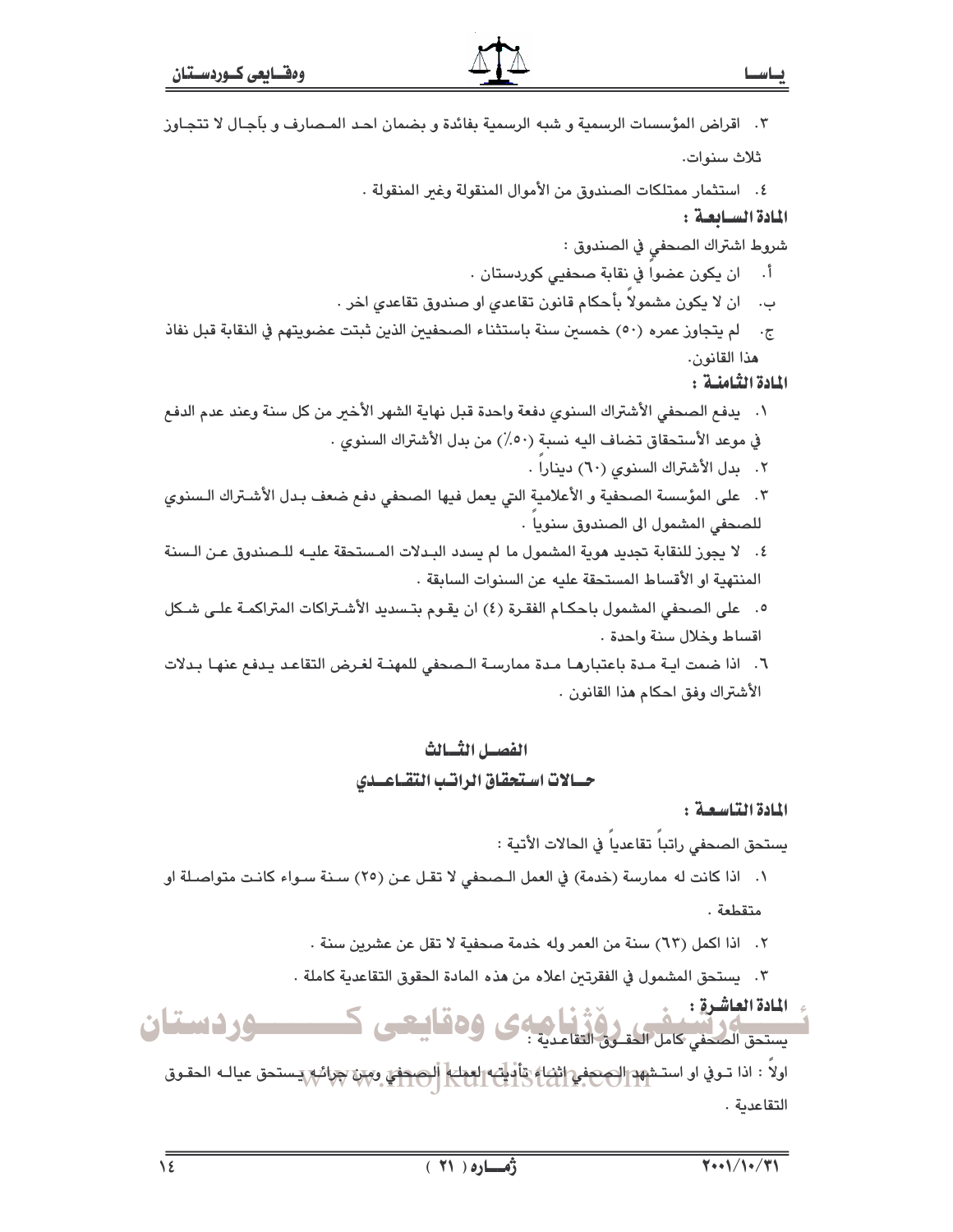ثانياً : اذا اصيب بعجز اثناء تأديته لعمله الصحفى ومن جرائه واقعده ذلك ومنعـه مـن ممارسـة مهنتـه بصورة دائمية و ذلك بقرار من لجنة طبية رسمية مختصة . المادة الحاديسة عشرة :

يحال الصحفي على التقاعد اذا اصبب بمرض يمنعه من ممارسة العمل الصحفي بصورة دائمية و بقرار من لجنة طبية مختصة رسمية ، و يمنح الحقوق التقاعدية وفق ما ياتي :

١. يستحق مبلغ (٢,٥٠٠) دينارين ونصف الدينار عن كل شهر من خدمته الصحفية و يحتـسب اجـزاء الـشهر شـهراً كـاملاً لأغـراض التقاعـد علـى ان لا يقـل عـن مـائتين وخمسين دينارا .

٢. في حالة وفاة الصحفى المتقاعد تنتقل حقوقه التقاعديـة مـن تـأريخ وفاتـه الى عيالـه المـستحقين وتطبق في هذه الحالة احكام قانون التقاعد المدنى النافذ .

المادة الثانيية عشرة :

اذا توفي الصحفي سواءاً اكمل المدة المقررة لممارسة المهنة او بلغ السن القانونية للتقاعد المقترنة بالخدمة المقررة او لم يكمل فتطبق بشأنه احكام هذا القانون لغرض تخصيص الراتب التقاعدي لعياله .

# القصيل الرابسيع الحقسوق والخدمسة

## المادة الثالثــة عشــرة :

- ٠١ عند استيفاء كافة الشروط يمنح الصندوق للصحفى راتبا تقاعديا مقداره (٧٢٠) دينارا شهريا .
- ٢. لا يجوز الجمع بين الحقوق التقاعدية الممنوحة بموجب هذا القانون واية حقوق تقاعدية من قـانون تقاعدی او صندوق تقاعدی اخر .
	- المادة الرابعة عشيرة :

تحتسب المدد الأتية خدمة لأغراض التقاعد:

١. مدة المرض او الأصابة التي اقعدت الصحفى عن العمل فترة لا تتجاوز ثلاث سـنوات معـززة بقـرار من لجنة طبية مختصة .

٢. مدة قضاء الصحفي حكما بعقوبة سالبة للحريـة او توقيفـه اعتقالـه لأسـباب سياسـية غــر مخلـة بالمصالح العليا للشعب و فيدرالية اقليم كوردستان .

٢. مدة حرمان الصحفي عن العمل بسبب غلق المؤسسة الصحفية او الأعلامية التي يعمـل فيهـا علـي ان لا يتعارض الحرمان و الغلق مع مصلحة شعب كوردستان .

٤. مدة عدم ممارسة الصحفى للمهنة للفترة بين عملين صحفيين على ان لا يكون قـد مـارس خلالهـا ملائشین تانیکدور امامی وهدایتی ک ــــوردستان

سنوات و يشترط حصوله على شهادة علمية معترف بها ً .

المادة الخامسة عشيرة :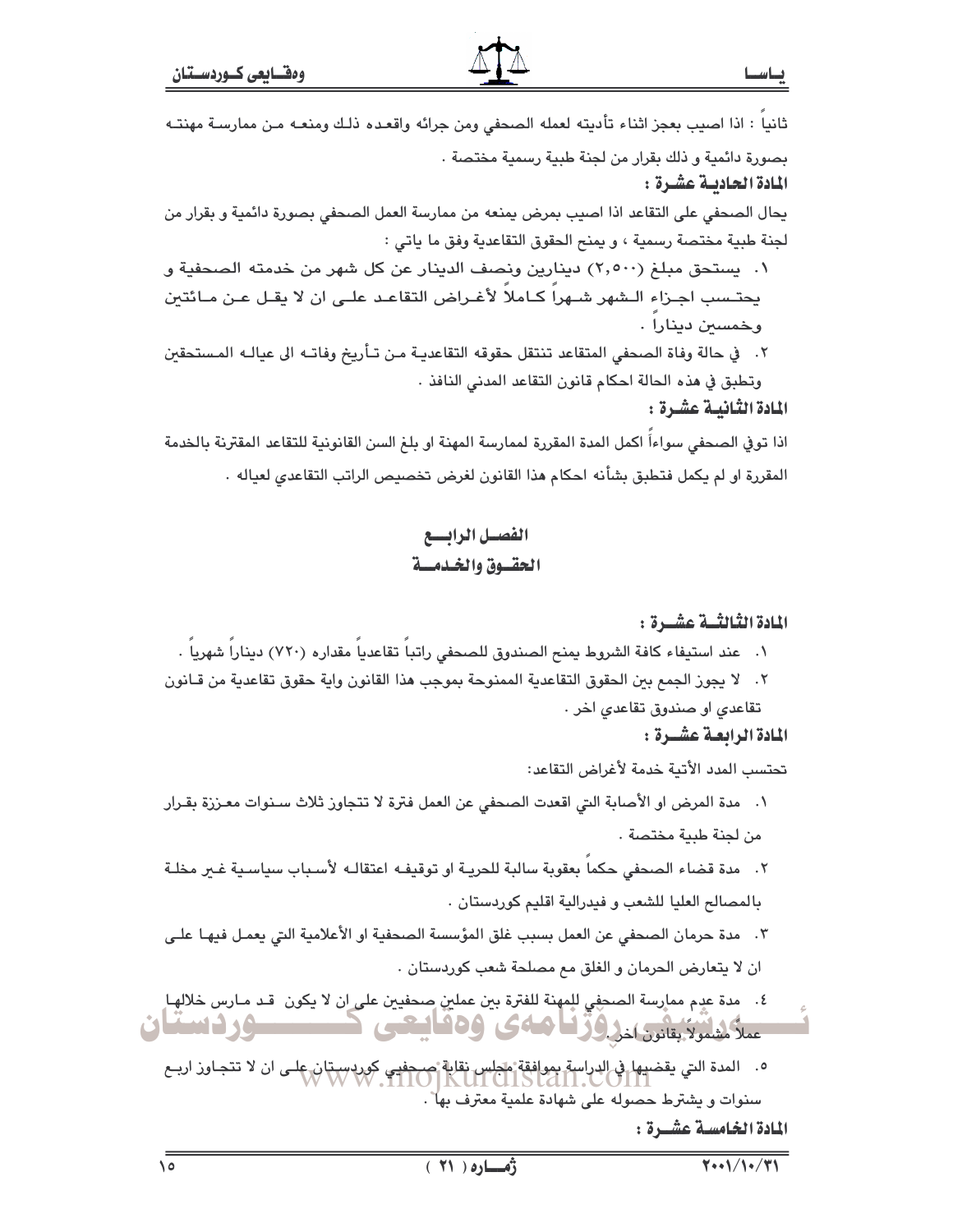اولاً : لا تحتسب فترة عمل الصحفي في معاداة الحركة التحررية الكوردستانية لأغراض التقاعد .

ثانيا : تعتبر خدمة عضو النقابة في القنوات الاعلامية للحركـة التحرريـة الكوردسـتانية دون انقطـاع قبـل الانتفاضة المجيدة في ٣/٥ /١٩٩١ خدمة فعلية لاغراض التقاعد ٠

ثالثا:

- ٠. تشكل لجنة خاصة لهذا الغرض في نقابة صحفيي كوردستان .
- ٢. ((تنظر هذه اللجنة في الطلبات المقدمة اليها وتعرضها مع توصياتها على مجلس نقابة الصحفيين للبت فيها وتكون قراراتها خاضعة للطعن لدى محكمة تمييز اقليم كوردستان ـ العراق خـلال ثلاثـين يوماً من تأريخ التبلغ بالقرار و يكون قرار المحكمة باتاً)) .

٢. يودع قرار احتساب هذه الخدمة للصحفى المشمول لدى هيئة الصندوق .

### المادة السادسة عشــرة :

للصحفى و عياله من بعده طلب ضم الخدمـة المقـضية في المؤسسة الـصحفية او الأعلاميـة الى خدمتـه الفعلية لأغراض التقاعد .

المادة السـابعـة عشـرة :

اولاً : للصحفى ولمن تؤول اليهم الحقـوق التقاعديـة حـق الأعـتراض علـى قـرارات الـصندوق فيمـا يتعلـق بالحقوق التقاعدية او ضم المدد او رفضها لدى مجلس تدقيق قضايا المتقاعدين خـلال ثلاثـين يومـا مـن تاريخ التبلغ به ويكون قرار مجلس التدقيق خاضعاً للتمييز لدى محكمة تمييز الأقليم خلال ثلاثـين يومـاً من تأريخ التبلغ ويكون قرارها باتا ٠

ثانياً : يستثنى من احكام الفقرة اولاً اعلاه الحالات الواردة في المادة (١٤) من هذا القانون . ثالثا : يستوفى من المعترض لدى مجلس التدقيق تأمينات قدرها خمسون دينارا وتعاد له اذا ظهر محقـا في اعتراضه.

الفصيل الخياميين احكيام عبامية

المادة الثامنية عشيرة :

- ٠. ينقل اسم الصحفي من سجل نقابة الصحفيين في الأقليم الى سجل الصحفيين المتقاعدين .
- ٢. على الصحفى الأمتناع عن ممارسة العمل الصحفى بعد ثلاثة اشهر من تأريخ تبلغـه بقـرار احالتـه على التقاعد وعند مخالفته يقوم مجلس نقابة صحفيي كوردستان بانذاره بوجوب ترك المخالفة فباذا

لم يلتزم بوقف صرف راتبه التقاعدي لمدة يحددها مجلس النقابة .<br>- يسمح المسلم التباريخ **سور دستان** استەرشىتىش، روزنامەي وەقايىتى

اذا انقطع الصحفي او فرد من عياله يعد وفاته: عن تناول راتبه او عن المراجعة بشأن تخصيـصه لـه مـدة<br>المسابق المسلم المسلم المسلم المسلم المسلم المسلم المسلم المسلم المسلم المسلم المسلم المسلم المسلم المسلم المس تزيد عن سنتين يسقط حقه بالمطالبة عن مدة الأنقطاع الا اذا كان الأنقطاع بعذر مشروع و يعتبر التخلـف عن تقديم الوثائق و المعلومات التي تطلبها هيئة الصندوق انقطاعاً عن المراجعة لأغراض هذه المادة .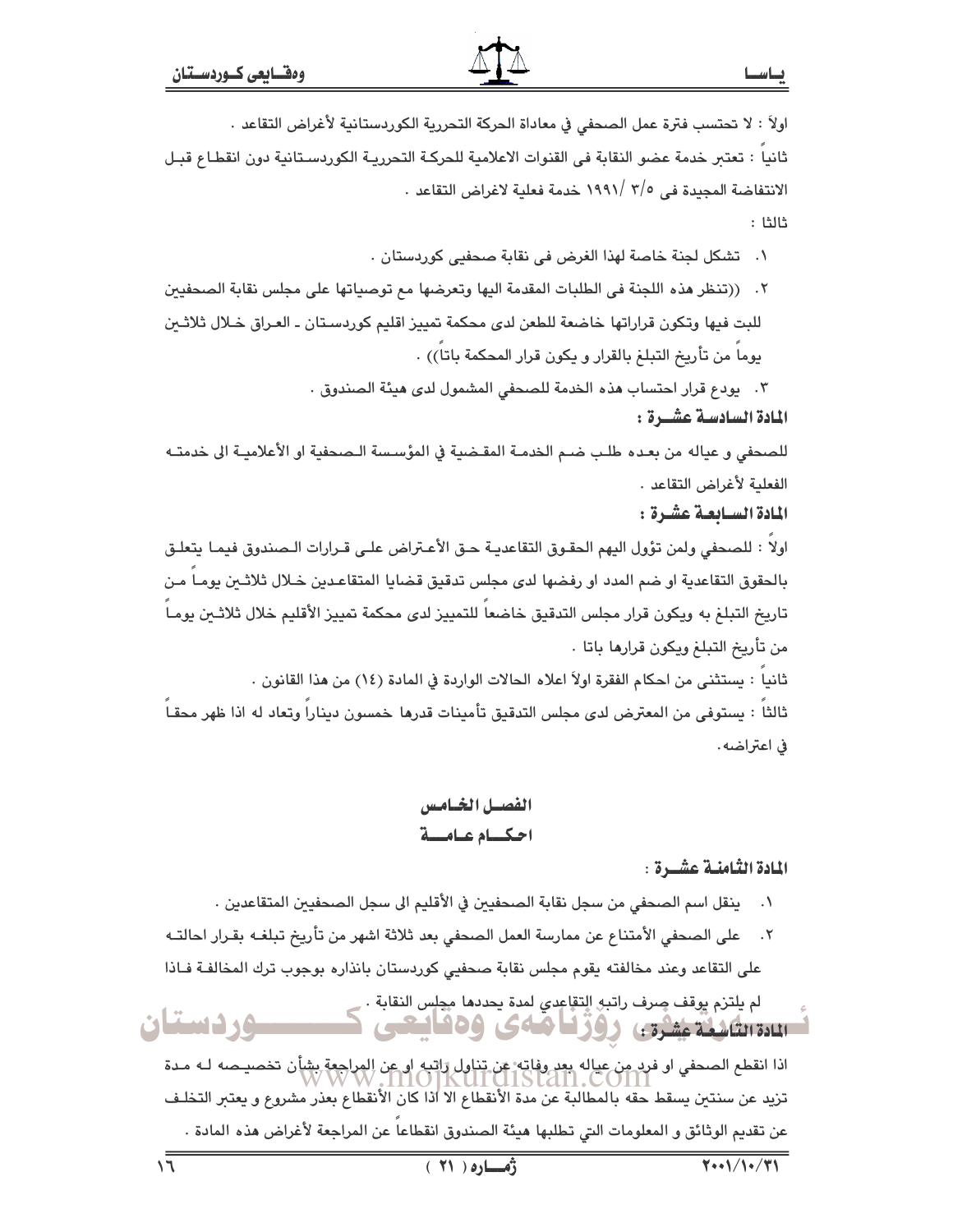## يحاسحا

المادة العشيرون : لا يعمل بأي نص يتعارض مع احكام هذا القانون . المادة الحاديبة و العشرون : على مجلس الوزراء تنفيذ احكام هذا القانون . المادة الثانيسة والعشرون : ينفذ هذا القانون اعتباراً من تأريخ نشره في وقائع كوردستان .

د. روّژ نـــوري شــاويــس<br>رئيــس الــمجـــلـس الــوطني لكوردســتـان الـعـــراق



# www.mojkurdistan.com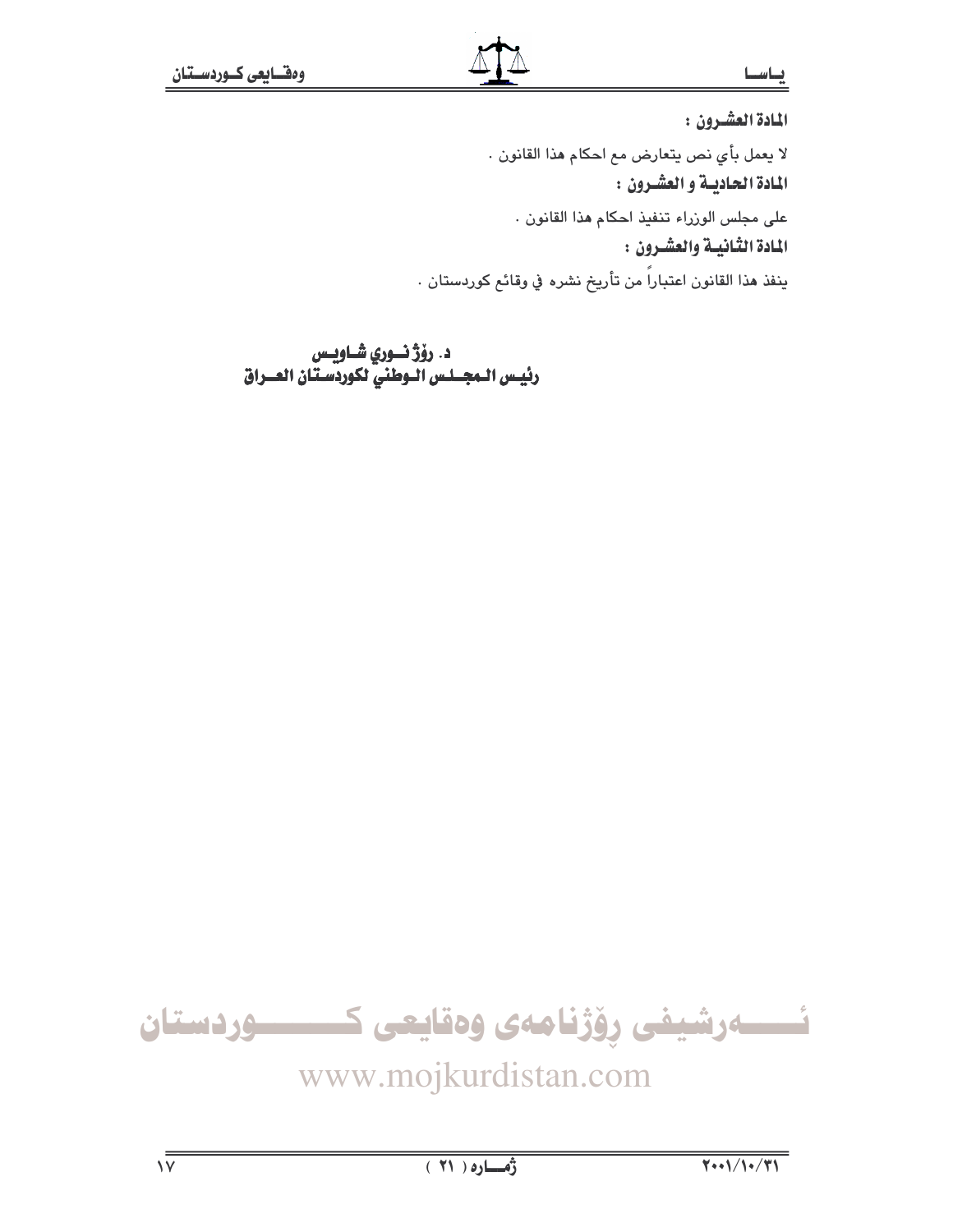ب اس

يسم الله الرحمن الرحيم بأسم الشعب الجلس الوطني لكوردستان العراق رفق الأصدار: ١٤ تأريخ الأصدار : ١١/١٠/١٠/١٠

استناداً الى احكام الفقرة (١) من المادة (٥٦) و المادة (٥٣) من القانون رقم (١) لسنة ١٩٩٢ المعدل ، و بذاءاً علـى مـا عرضـه مجلـس الـورْراء ، ومـا شـرعه المجلـس الـوطني لكوردسـتان ـ العـراق بجلـسته الأعتيادية المرقمة (٦) والمنعقدة بتـأريخ ٢٠٠١/١٠/١٠ وللـصلاحية المخولـة لنـا بموجب الفقـرة (٣) مـن القانون رقم (١٠) لسنة ١٩٩٧ قررنا اصدار القانون الأتـى :-

قانسون رقسم (١٤) لسنة ٢٠٠١ فانسون تحديسد سسن المسؤوليية الجنائيسة هـــ أفليـــم كــوردســتان العـــراق

المسادة الأوليسي :

لغرض سريان قانون رعاية الأحداث رقـم (٧٦) لـسنة ١٩٨٣ في اقلـيم كوردسـتان ـ العـراق علـي الحـدث الجانح و على الصغير و الحدث المعرضين للجنوح وعلى أوليائهم بالمعاني المحددة أدناه لأغراض القانون المذكور :

- ٠١ يعتبر صغيرا من لم يتم الحادية عشرة من عمره ٠
- يعتبر حدثًا من اتم الحادية عشرة من عمره ولم يتم الثامنة عشرة .  $\cdot$   $\cdot$   $\cdot$
- يعتبر الحدث صبيا أذا اتم الحادية عشرة من عمره ولم يتم الخامسة عشرة .  $\cdot$   $\mathsf{r}$
- يعتبر الحدث فتى أذا اتم الخامسة عشرة من عمره ولم يتم الثامنة عشرة .  $\cdot$  {
- يعتبر وليا ، الأب و الأم أو أي شخص ضم اليه صغيرا أو حدث أو عهد اليه بتربية أحدهما بقـرار  $\cdot$ .  $\circ$ من المحكمة.

المادة الثنائيسة:

لا تقام الدعوى الجزائية في اقليم كوردستان \_ العراق على من لم يكن وقت ارتكاب الجريمة قـد اتم الحاديـة

عشرة من عمره .

المادة الثنالثسة :

بوقف نفاذ المادة (٣) و المادة (٤٧) / أولا من قـانون رعايـة الأحـداث رقـم (٧٦) لـسنة ١٩٨٢ في أقلـيم

كوردستان العراق وتسري محلهما لحكام المادة الأولى وبالثانية من هذا القانون . وردستان للانقان المنتعى ووزنا ماءى ودفانغى

> لا يعمل بأي نص يتعارض واحكام هذل القانون WWW.mojkurdistan المادة الخامسية :

> > على الوزراء المختصين تنفيذ هذا القانون .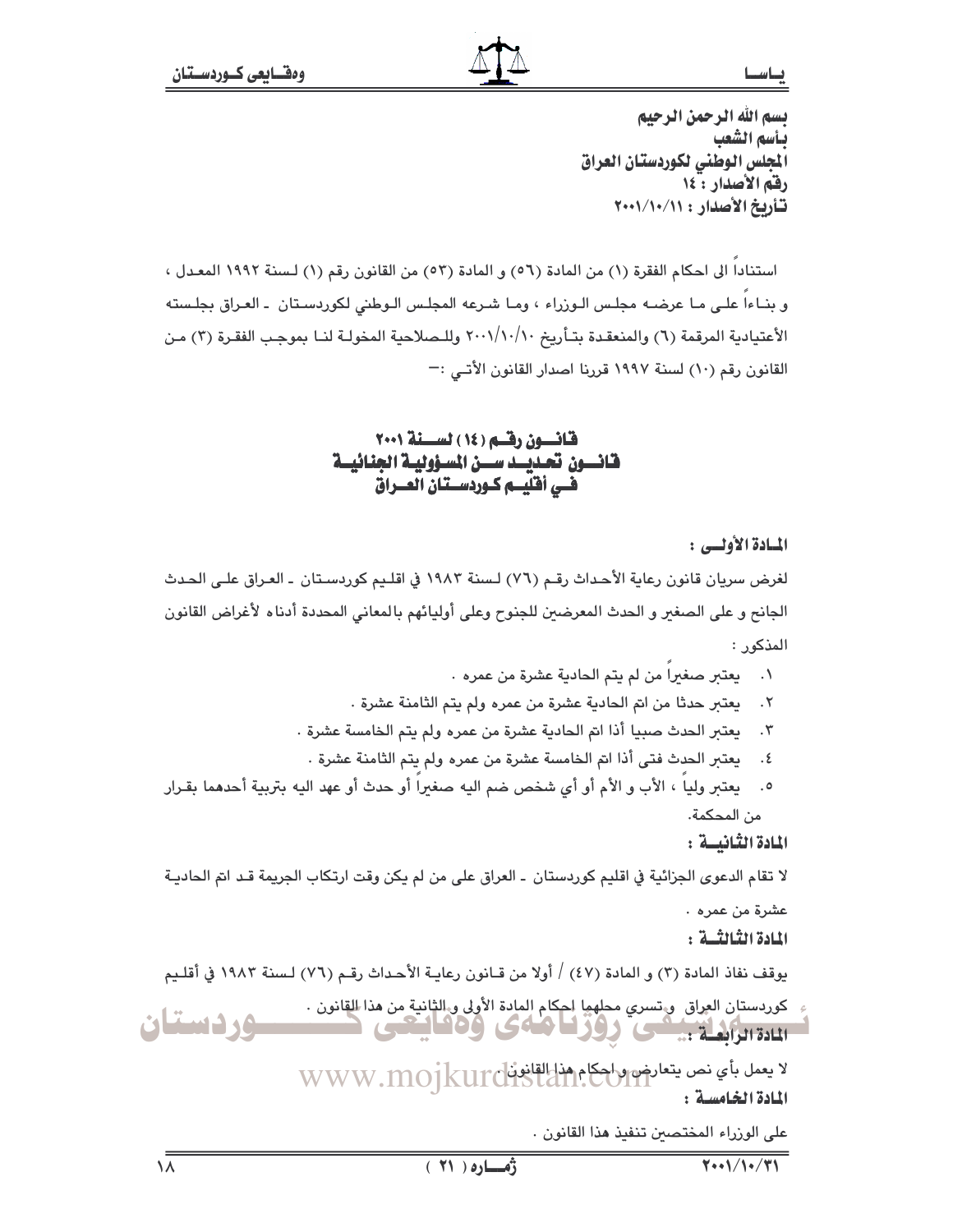### ادا س

### المادة السادسة:

ينفذ هذا القانون من تأريخ نشره في جريدة وقـائـع كوردسـتان و تـسري احكامـه علـى القـضايا الـتي لم تصدر فيها احكاما باتة .

# د. رۆژ نسوري شــاويــس<br>رئيــس الــمجـــلـس الــوطني لكوردسـتـان المـــراق

# الأسسيساب الموجيسية

تجسيداً لنظرة و سياسة حكومة أقليم كوردستان ـ العراق تجـاه الطفـل و مـسؤوليتها في تهيـأة الظـروف التي تتيح له المشاركة على نحو فعال و مبدع في الحياة الأجتماعية و السياسية و تنمية قدراته الفكريـة و الخلقية و الروحيـة ضـمن أسـرة متماسـكة و ضـمان رابطـة مـستمرة و متواصـلة لأطفالهـا معهـا و ايجـاد الظروف اللازمة لأستكمال نمو شخصية الطفل بشكل سوى و متـوازن في بيئـة ملائمـة و هـو يمـر بـاخطر مراحل عمره ، وحيث ان الحدث قبل بلوغه سـن الحاديـة عـشرة ضـعيف الأدراك لطبيعـة مـا يقـترف مـن أفعال قد تكون مخالفة للقانون و عدم توقعه أبعادها القانونية و الأجتماعية و المخاطر التي تترتب عليهـا و الأضرار التي تلحق بالمجتمع من جرائها وما ستترتب عليه من مسؤولية جنائية وما سـينال تبعـا لـذلك من عقاب أو تدبر ، و تماشـياً مـع الأتجاهـات الـسائدة في دول العـالم المتقدمـة في مجـال رعايـة الأحـداث لوقايتهم من الجنوح و معالجة ما يتعرضون له من انحرافات و جنوح و لكـي تكـون احكـام قـانون رعايـة الأحداث اكثر انسجاماً مع احكام الأعلان المتعلق بالمبـاديء الأجتماعيـة و القانونيـة و المتـصلة بحقـوق الأطفال و رعايتهم واحكام اتفاقية حقوق الطفل المعتمدة من قبل الأمم المتحدة و النافـذة في ٣/ ايلـول /  $.199.$ 

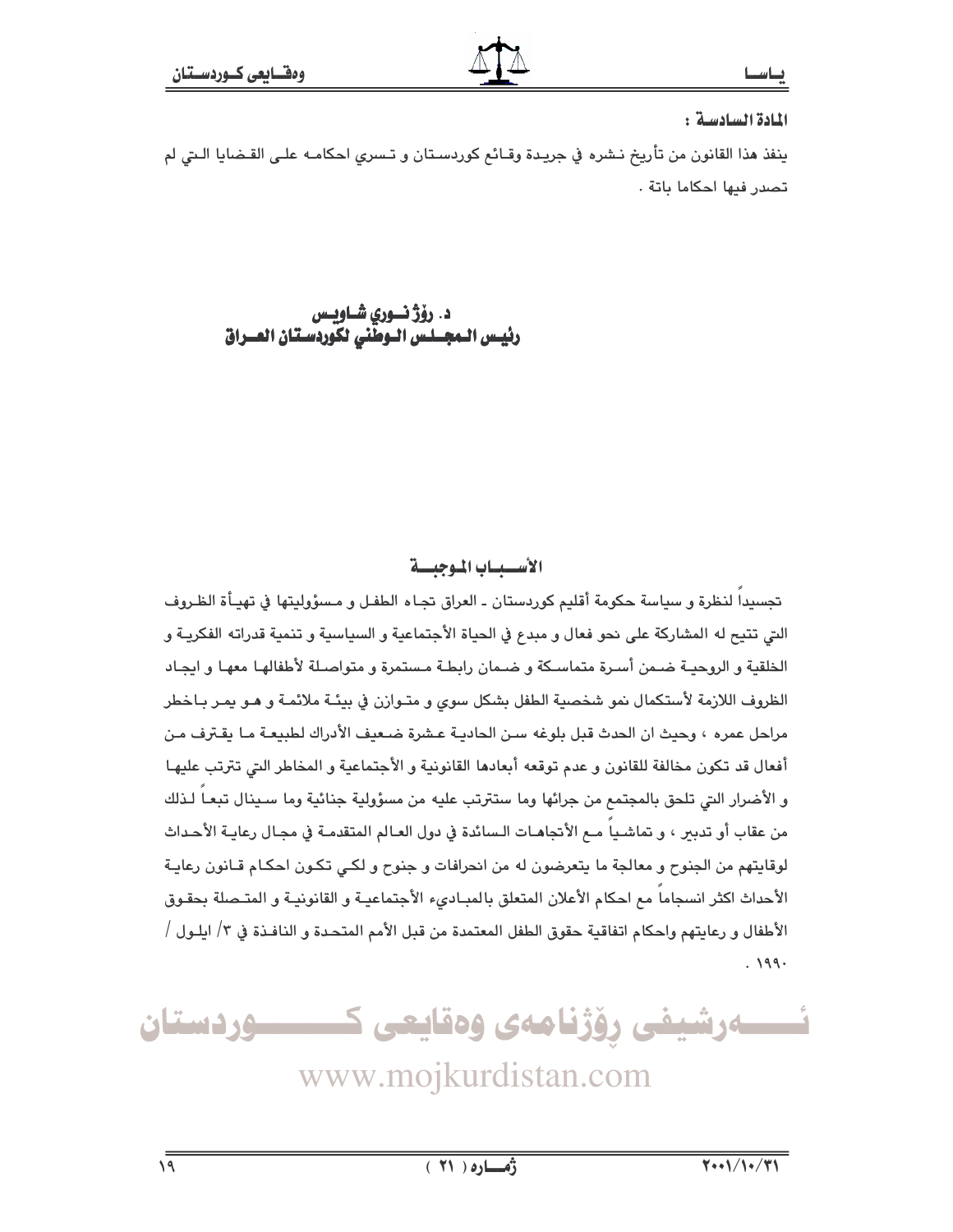يسم الله الرحمن الرحيم بأسم الشعب المجلس الوطنى لكوردستان العراق رفق القسرار : ١٠ تشاديخ القسران: ١٠/١٠/١٠٠١

# " قسرار "

أستناداً الى احكام الفقرة / أ من المادة / ٥٦ و المادة (٥٣) من القانون رقـم / ١ لـسنة ١٩٩٢ المعـدل و بناءاً على ما عرضه مجلس الوزراء ، قرر المجلس الوطنى لكوردسـتان العـراق في جلـسته المرقمـة (٦) و المنعقدة بتأريخ (١٠/١٠/١٠) ما يلي : أولاً : يخـول رئـيس مجلـس وزراء أقلـيم كوردسـتان العـراق صـلاحية اصـدار قـرار العفـو الخـاص عـن المحكومين في القضايا التي تتم فيها المصالحة بين أطرافها أمام القضاء . باستثناء الجرائم التالية: ٠. المخدرات. ٢. التحسس . ٠٣ القتل المقترن بالسرقة . الأختلاس و السرقة الواقعة على اموال الدولة .  $\cdot$  2 ٥. الرشوة . ٦. الأغتصاب . ٧. اللواطة. ٨. الزنا بالمحارم . الأعتداء على الموظفين أو المكلفين بخدمة عامة أثناء تأدية وإجباتهم أو بسببها .  $.9$ قتل الأجانب العاملين في اقليم كوردستان العراق .  $\mathcal{N}$ ١١. حرائم الأرهاب . **ثانياً :** يكون هذا القرار سارى المفعول لحين اكمال المرحلة الثانية لأنتخاب قائد الحركة التحررية الكوردية

> **ثالثاً :** لا يستفيد المحكومون من قرار العفو لأكثر من مرة واحدة . **رابعاً :** على الورراء المختصين تنفيذ احكام هذا القرار . **خامساً :** لا يعمل بأى نص يتعارض و احكام هذا القرار . سادساً : ينفذ هذا القرار من تأريخ نشره في جريدة وقائع كوردستان .

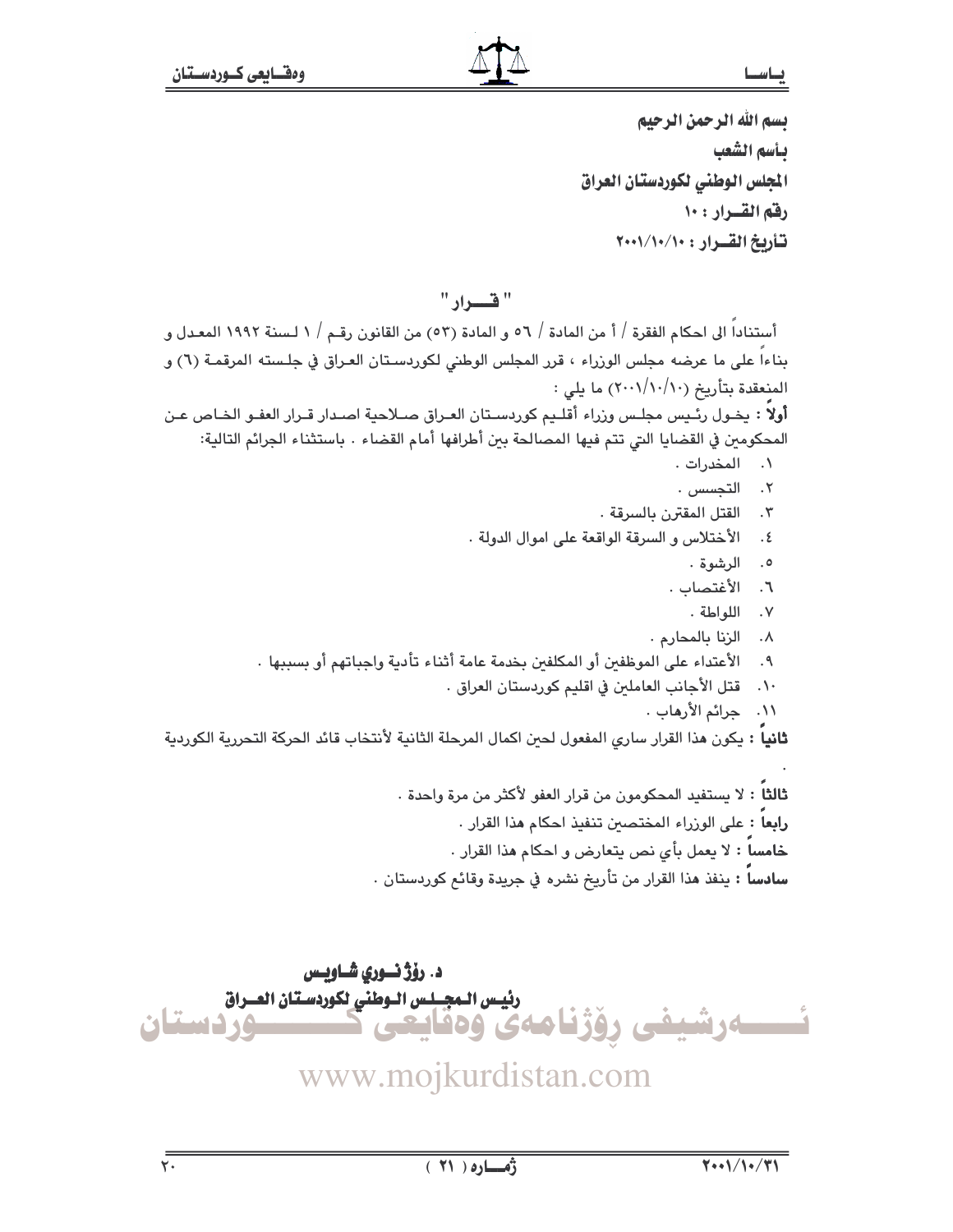استناداً إلى أحكام المادة (٨) من قانون مجلس الـوزارء رقـم ٣ لـسنة ١٩٩٢ و بنـاءاً علـى مـا عرضـه وزارة الأوقاف و الشؤون الأسلامية قرر مجلس وزراء أقليم كوردستان بجلسته المرقمة (١٩) المنعقدة بتأريخ ١٢/ ٩/ ٢٠٠١ أصدار النظام الأتي :

# نظام رقسم (٤) لسنة ٢٠٠١ نظام معهلد الأنملة والخطيساء لـوزارة الأوقـاف و الشـؤون الأسـلامية لأقليـم كوردسـتـان ــ العــراق

**المادة الأولى :** يقصد بالتعابير التالية المعاني المبينة أزاءها لأغراض هذا النظام .

- ٠. الأقليم: أقليم كوردستان العراق .
- الوزارة : وزارة الأوقاف و الشؤون الأسلامية .  $\cdot$   $\mathsf{r}$
- ٣. الوزير : وزير الأوقاف و الشؤون الأسلامية .
	- ٤. المعهد : معهد أعداد الأئمة والخطباء .
- ٥. العميد : عميد معهد أعداد الأئمة و الخطباء .

## الفصيل الأول التساسيس

# المادة الثيانيية :

- ١. فيؤسس بموجب هذا النظام معهد أعداد الأئمة والخطباء في أربيل عاصمة الأقليم ومراكز المحافظات حسب الحاجة و يرتبط بالورير مباشرة .
- ٢. تكون مدة الدراسة في المعهد سنتين تقويميتين و يمنح الخريج شهادة دبلـوم في العلـوم الأسـلامية ويحدد راتبه بـ(١٤٠) دينار شهريا .

**المادة الثَّالثَّـة :** المعهد حرم أمن و مركز أشعاع حضاري و فكرى و علمي أسلامي .

ا**لمادة الرابعــة :** يتولى المعهد ما يلي :

أولاً : أعداد الأئمة و الخطباء و المعلمين في مجال العلـوم الأسـلامية و ثقافتهـا بمـا ينـسجم مـع الأهـداف العليا للأقليم .

**ثانياً :** رفع مستوى رجال الدين الأسلامي بشكل يؤهلهم للقيام بمهامهم في الأمامة أو الخطابة أو التدريس في الجوامع و المؤسسات الأسلامية في الأقليم .

ثالثاً : المساهمة في أتاحـة الفـِرص لطلبـة المـدارس الأسـلامية التابعـة للـورارة أو وزارة التربيـة لأكمـال سسم لائتینیکی روزنامهی وهقایعی ک ــــــود دستان

ا**لمادة الخامسة :** يتولى أدارة المعهد مجلس يشتمي ب (مجلس المعهد) و يتكون من :<br>WWW.INOJKUICIST2H.COM

٠١ الوزيــر : رئيسا ١ ٢. العميد: عضوا.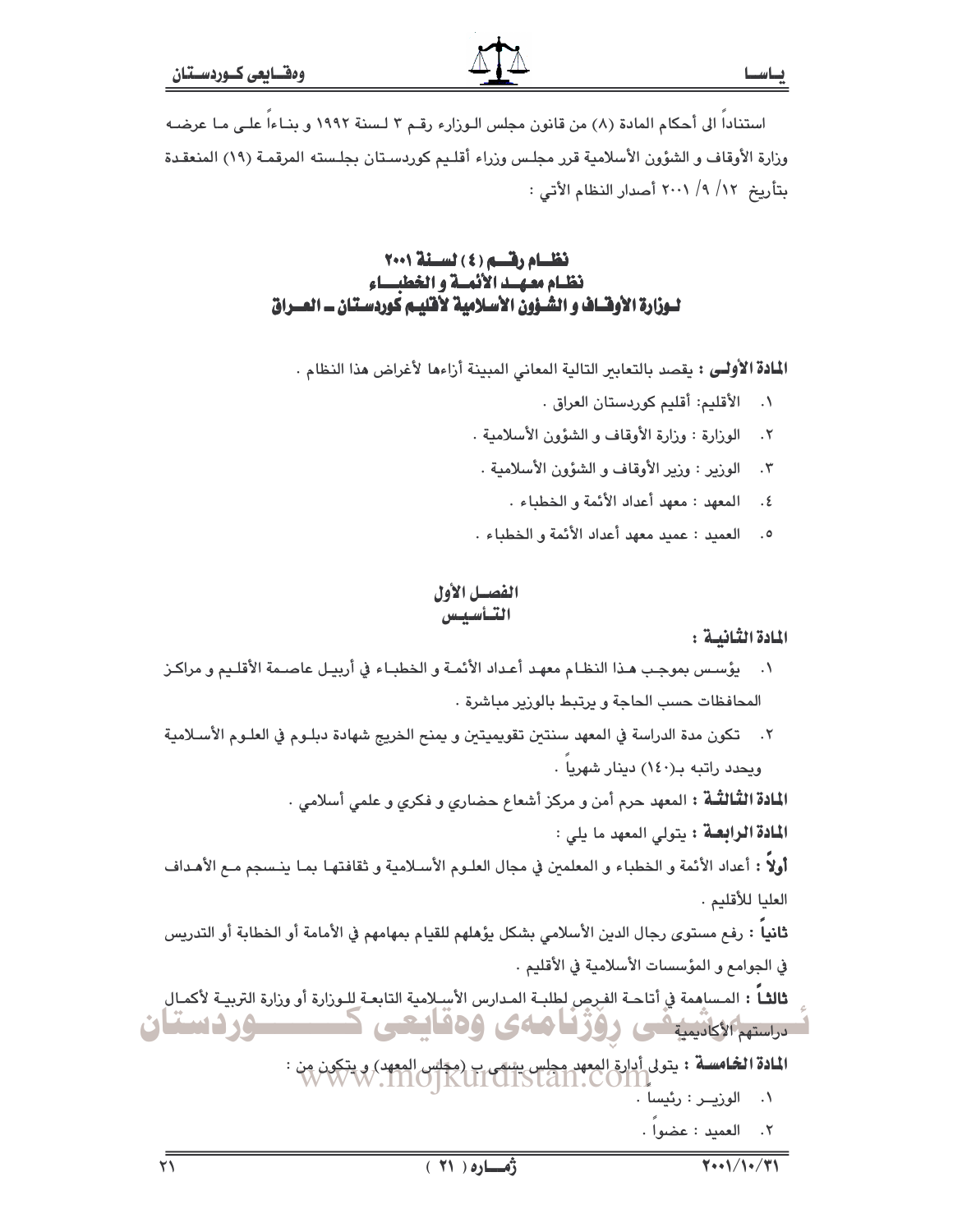- ٣. عالم ديني متضلع في العلوم الأسلامية مشهود له بالكفاءة و يختار من قبل الوزير عضواً
	- ممثل عن الهيئة التدريسية ينتخب بالأقتراع السرى : عضوا .  $\cdot$  {
		- ٥. مدير المدارس الأسلامية في ديوان الوزارة : سكرتيرا .

الفصسل الثسانسي المهيام والصلاحيسات

# المادة السادسة:

أولا : يتولى المجلس المهام و الصلاحيات التالية :

- ١. أقــرار المنــاهج الدراســية و تطويرهــا و تــوفير مـستلزماتها و تحديـد الـسنة الدراسـية و أوقــات الأمتحانات .
	- ٢. تحديد الأسس العامة للقبول في المعهد سنوياً و بما يتلائم مع الأهداف العامة للوزارة .
	- منح الشهادة لخريجي المعهد و يكون من قبل رئيس المجلس و ذلك في ١٠/١ من كل سنة .  $\cdot$   $\mathsf{r}$
- ٤. تحديد ملاكات المعهد من التدريسيين و المـوظفين و المحاضـرين و( يفـضل ان يكـون مـن علمـاء الدين الأسلامي البارزين ) حسب الحاجة .
	- ٥. تعين أعضاء الهيئة التدريسية والمحاضرين .
	- مناقشة الميزانية السنوية للمعهد المقدمة من قبل العمادة و تقديمها للوزارة .  $\mathcal{F}$ .
		- ٧. أعداد تقرير سنوى عن المستوى العلمى للمعهد .
	- ٨. تطبيق العقوبات الأنظباطية بحق الطلبة فيما يتعلق بالفصل وترقين القيد . ثانيا :
- أ. تكون أجتماعات المجلس دوريا و لرئيس المجلس طلب عقد الأجتماعات بناءاً على أقتراح العميـد عند الحاحة.
- ب. لا يكتمل نصاب اجتماعـات المجلس و لاتـصدر قراراتــه الا بالأكثريــة ولا تنفـذ الا بعـد مـصادقة الوزير عليها .

**المادة السـابعـة :** يرأس المعهد (عميد) يشترط فيه ان يكون حاصلا على شهادة جامعيـة عليـا في العلـوم الأسلامية او القانون .

- أ. تنفيذ قرارات المجلس .
- ب. ادارة الشؤون العلمية و الأدارية و المالية للمعهد وفقا للقوانين والأنظمة المرعية .
	- ج. الأشراف على الطلبة و التدريب الصيفي و نشاطاتهم .

تقديم تقرير قصلي عن سي كافة الأمور في المعهد الى المجلس . ك د . وردست

ح. فرضَ العقْويات الأَنظَكِأُطَيَة على الطلبة ما عداً الفصل ۚ و ترقَّينَ القيد حسب الأَنظمـة و التعليمـات النافذة . www.mojkurdistan.com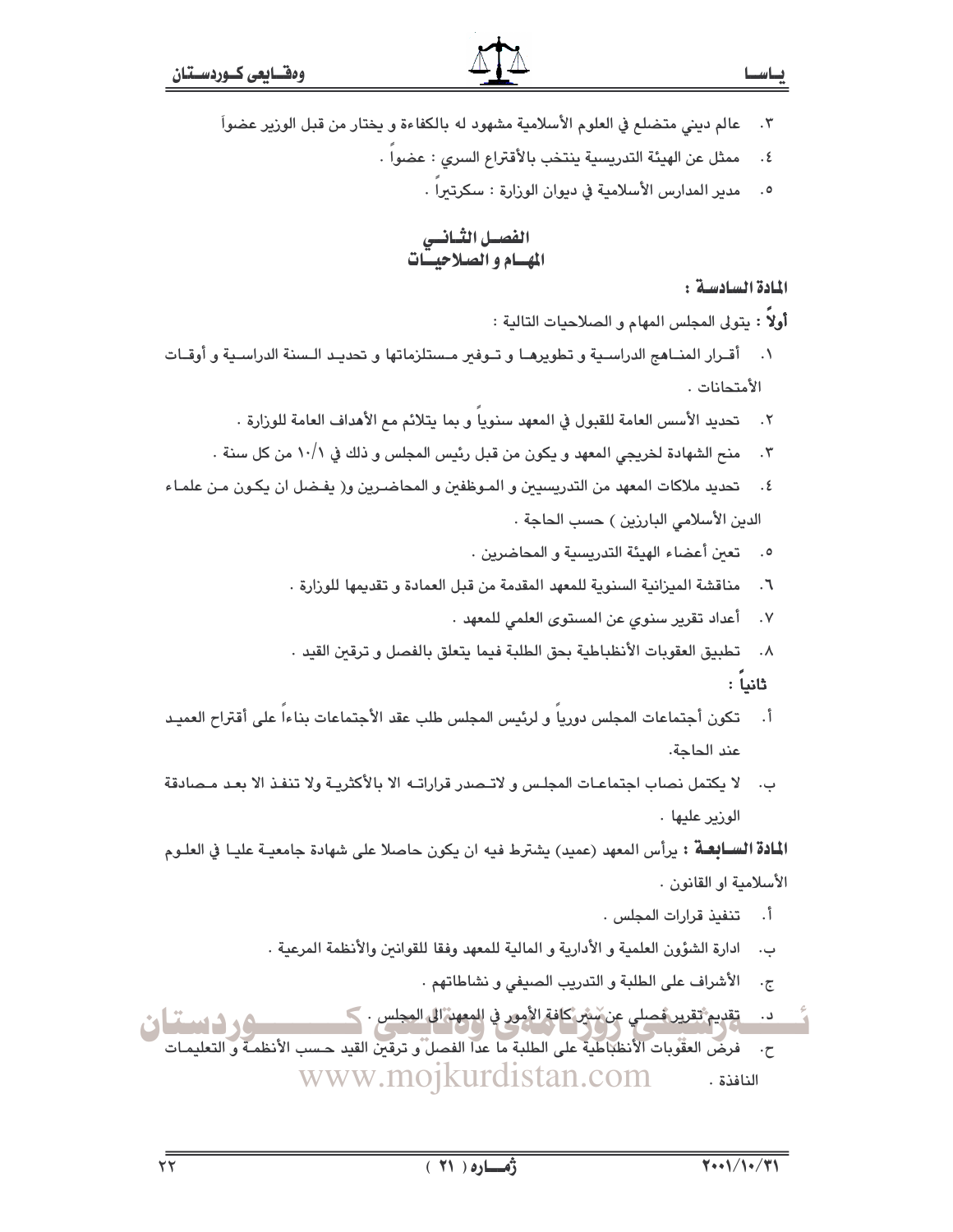ا**لمادة الثَّامنــة :** يساعد العميد في ادارة شوَّون المعهد (معاون) حاصل على شهادة جامعية اوليــة خدمــة لا تقل عن ثلاث سنوات.

ا**لمادة التّاسعـة:** تتألف الهيئة التدريسية للمـعـهـد من :

- ٠١ الأساتذة : (على ان يكون حاصلاً على شهادة جامعية عليا ) .
- الأساتذة المساعدين : (على ان يكون حاصلا على شهادة جامعية عليا ) .  $.7$ 
	- ۰۳ المدرسين .
	- ٤. المدرسين المساعدين.

# الفصل الثيالث شــروط فبسـول الطلبـــة

ا**لمادة العاشـــرة :** يقبل الطلبة في المعهد حسب الشروط التالية :

- ٠١ لا يقل عمر الطالب عن (١٨) سنة ولا تزيد عن (٣٠) سنة .
- حائز على شهادة الأعدادية الأسلامية التابعة للورارة أو وزارة التربية أو ما يعادلها .  $\cdot$   $\mathsf{r}$ 
	- ان يكون من ابوين عراقيين و للوزير قبول الطلبة من غير العراقيين .  $\cdot$   $\mathsf{r}$
	- حسن السلوك و الأستقامة وغير محكوم عليه بجناية أو جنحة مخلة بالشرف .  $\cdot$  {
		- ان يكون سالما من الأمراض العقلية او المعدية .  $\cdot$  .  $\circ$ 
			- ٦. غير مفصول من كليات او معاهد الأقليم .

**المادة الحاديــة عشــر :** يعين خريجوا المعهد بصفة امام أو امام وخطيب أو معلم حسب حاجة الوزارة.

ا**لمادة الثّانيـة عشـر :** تتكون مالية المعهد من :

- ٠١ الميزانية المخصصة له من قبل الوزارة .
- ٢. المنح والهدايا المقدمة اليه بموافقة الوزارة .

ا**لمادة الثَّالثَّـة عشـر :** تهيئة الأقسام الداخلية للطلبة ومنح مخصصات شهرية قدرها (١٥٠) دينار للطلبـة الخارجيين و (٥٠) دينار لطلبة مركز المحافظة التي يتواجد فيها المعهد .

# الفصــل الخـامــس<br>الأحـكـــام العـامـــة

**المادة الرابعـة عشـر :** يتم منح الرتب العلميـة للتدريـسيين وفـق مـاهو مقـرر في قـانون التعلـيم العـالي و أسالبحث العلمي النافذ ويتمتع فبأملوا شهادتى العاجستين والدكتوراء بنفس امتيازات اقرانهم من العاملين والن جامعات الأقليم . جامعات الاقليم .<br>ا**لمادة الخـّامسـة عشـر :** WWW . MO1KUrd1Stan . COM<br>ا**لمادة الخـامسـة عشـر :** لوزير الأوقاف و الشؤون الأسلامية أصدار التعليمات اللازمة لتـسهيل تنفيـذ هـذا النظام.